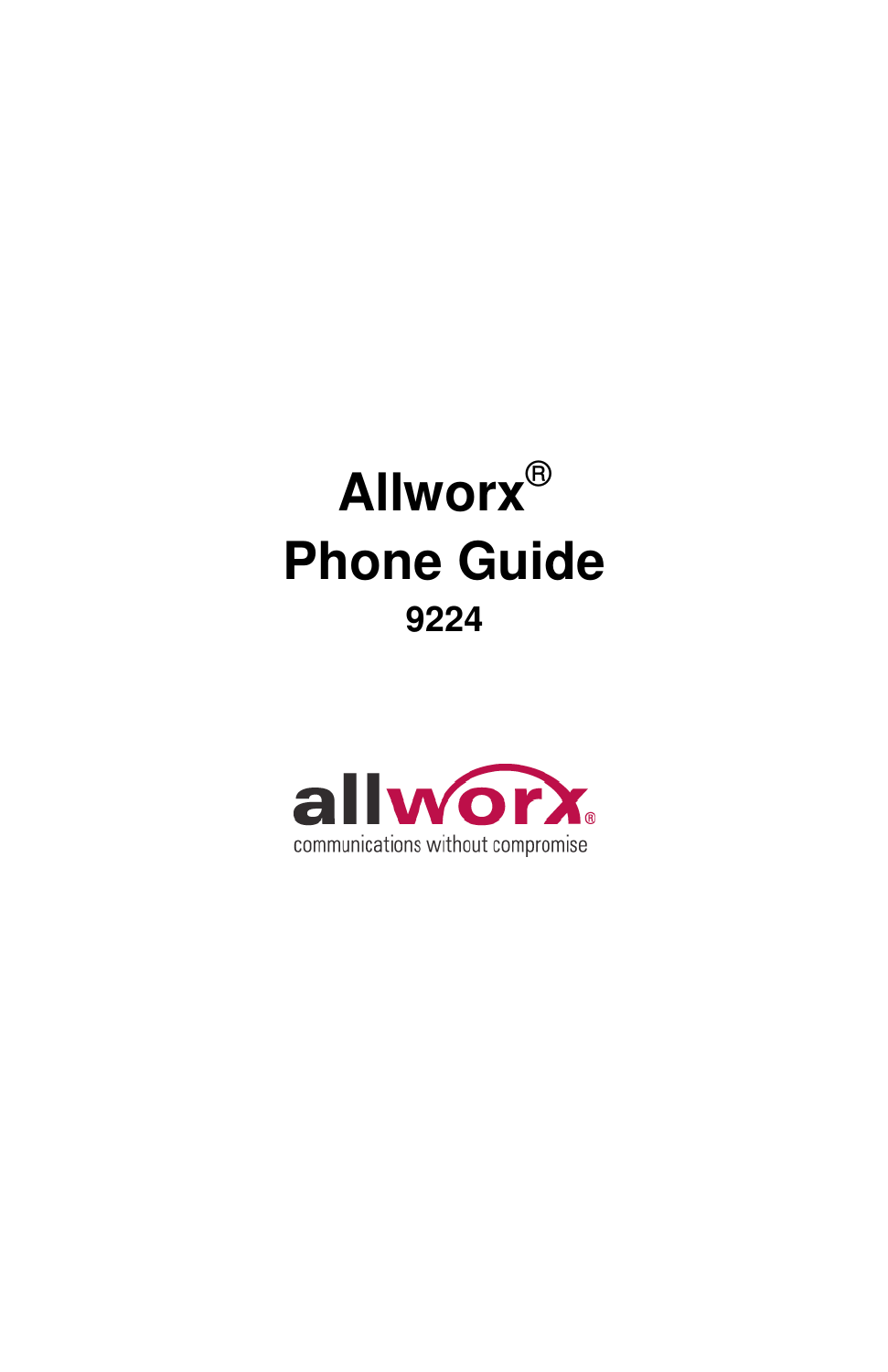No part of this publication may be reproduced, stored in a retrieval system, or transmitted, in any form or by any means, electronic, mechanical, photocopy, recording, or otherwise without the prior written permission of Allworx.

© 2010 Allworx Corp. All rights reserved. Allworx, a wholly owned subsidiary of PAETEC Holding. All other names may be trademarks or registered trademarks of their respective owners.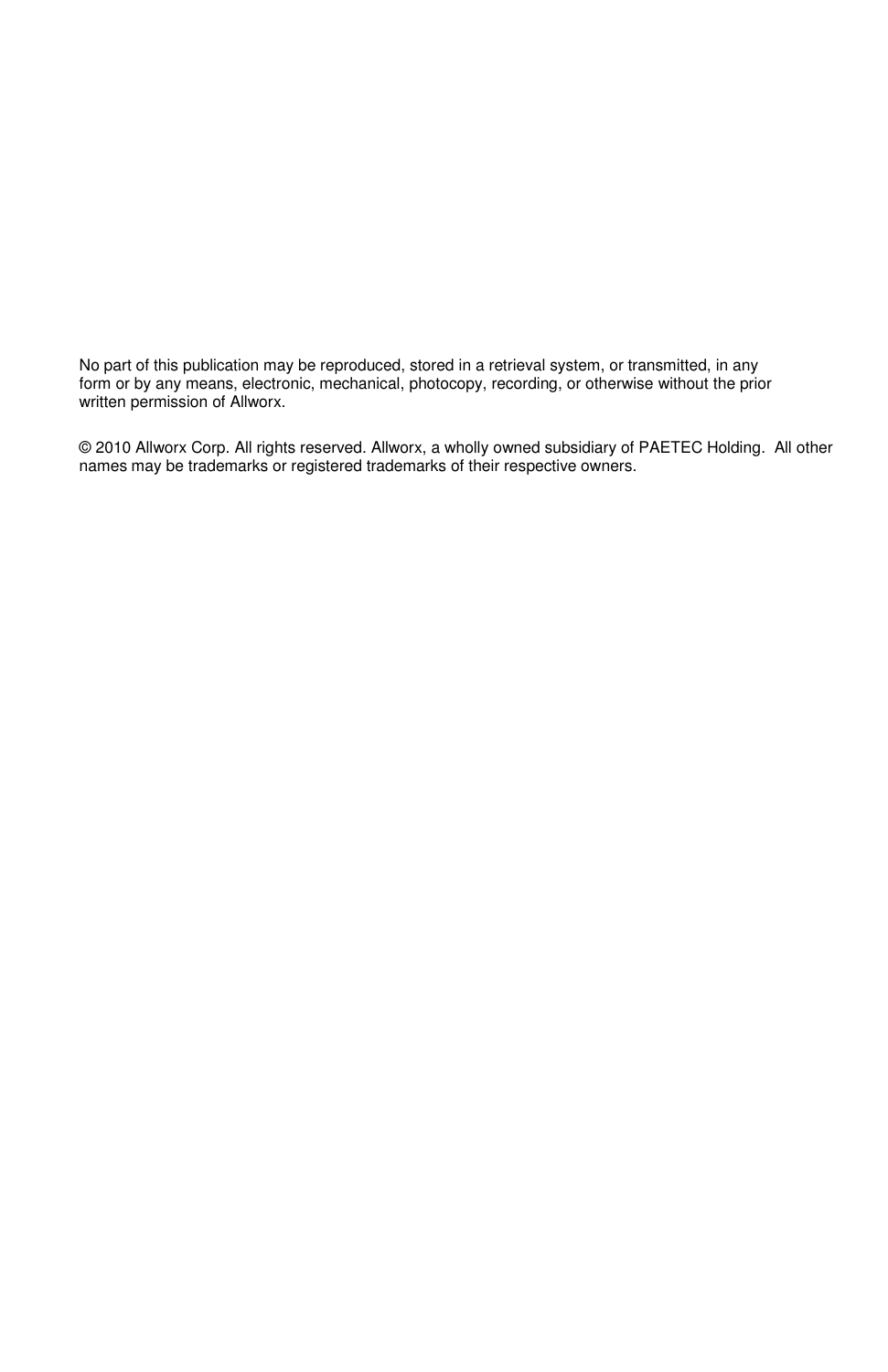allworx Phone Guide - 9224

# **Table of Contents**

| 1              |                                        |                                                                                                       |  |  |  |  |
|----------------|----------------------------------------|-------------------------------------------------------------------------------------------------------|--|--|--|--|
|                | 1.1                                    |                                                                                                       |  |  |  |  |
|                | 1.2                                    |                                                                                                       |  |  |  |  |
|                | 1.3                                    |                                                                                                       |  |  |  |  |
| $\overline{2}$ |                                        |                                                                                                       |  |  |  |  |
|                | 2.1                                    |                                                                                                       |  |  |  |  |
|                | 2.2                                    |                                                                                                       |  |  |  |  |
|                | 2.3                                    |                                                                                                       |  |  |  |  |
| 3              |                                        |                                                                                                       |  |  |  |  |
| 4              |                                        |                                                                                                       |  |  |  |  |
|                | 4.1                                    |                                                                                                       |  |  |  |  |
|                | 4.2<br>4.3<br>4.4<br>4.5<br>4.6<br>4.7 |                                                                                                       |  |  |  |  |
|                |                                        |                                                                                                       |  |  |  |  |
|                |                                        |                                                                                                       |  |  |  |  |
|                |                                        |                                                                                                       |  |  |  |  |
|                |                                        |                                                                                                       |  |  |  |  |
|                | 4.8                                    |                                                                                                       |  |  |  |  |
|                | 4.9                                    |                                                                                                       |  |  |  |  |
|                | 4.10                                   |                                                                                                       |  |  |  |  |
| 5              |                                        |                                                                                                       |  |  |  |  |
|                | 5.1                                    |                                                                                                       |  |  |  |  |
|                | 5.2                                    |                                                                                                       |  |  |  |  |
|                | 5.3                                    |                                                                                                       |  |  |  |  |
|                | 5.4<br>5.5                             |                                                                                                       |  |  |  |  |
|                | 5.6                                    |                                                                                                       |  |  |  |  |
|                | 5.7<br>5.8<br>5.9<br>5.10              |                                                                                                       |  |  |  |  |
|                |                                        |                                                                                                       |  |  |  |  |
|                |                                        |                                                                                                       |  |  |  |  |
| 6              |                                        |                                                                                                       |  |  |  |  |
|                |                                        |                                                                                                       |  |  |  |  |
|                | 6.1<br>6.2                             |                                                                                                       |  |  |  |  |
|                | 6.3                                    |                                                                                                       |  |  |  |  |
|                | 6.4                                    |                                                                                                       |  |  |  |  |
|                | 6.5                                    |                                                                                                       |  |  |  |  |
|                | 6.6                                    |                                                                                                       |  |  |  |  |
|                | 6.7<br>6.8                             |                                                                                                       |  |  |  |  |
|                | 6.9                                    |                                                                                                       |  |  |  |  |
|                | 6.10                                   |                                                                                                       |  |  |  |  |
|                | 6.11                                   |                                                                                                       |  |  |  |  |
|                | 6.12<br>6.13                           |                                                                                                       |  |  |  |  |
|                | 6.14                                   |                                                                                                       |  |  |  |  |
|                | 6.15                                   |                                                                                                       |  |  |  |  |
|                | 6.16                                   |                                                                                                       |  |  |  |  |
| $\overline{7}$ |                                        |                                                                                                       |  |  |  |  |
|                | 7.1<br>7.2<br>7.3<br>7.4               |                                                                                                       |  |  |  |  |
|                |                                        |                                                                                                       |  |  |  |  |
|                |                                        |                                                                                                       |  |  |  |  |
|                | 7.5                                    |                                                                                                       |  |  |  |  |
|                | 7.6                                    |                                                                                                       |  |  |  |  |
| 8              |                                        |                                                                                                       |  |  |  |  |
| 9              |                                        |                                                                                                       |  |  |  |  |
|                |                                        |                                                                                                       |  |  |  |  |
|                | 10                                     |                                                                                                       |  |  |  |  |
|                |                                        | 300 Main Street • East Rochester, NY 14445 • Toll Free 1-866-ALLWORX • 585-421-3850 • www.allworx.com |  |  |  |  |

@ 2010 Allworx Corp. All rights reserved. Allworx, a wholly owned subsidiary of PAETEC Holding. All other names may be trademarks or registered trademarks of their respective owners.<br>Revised: September 1, 2010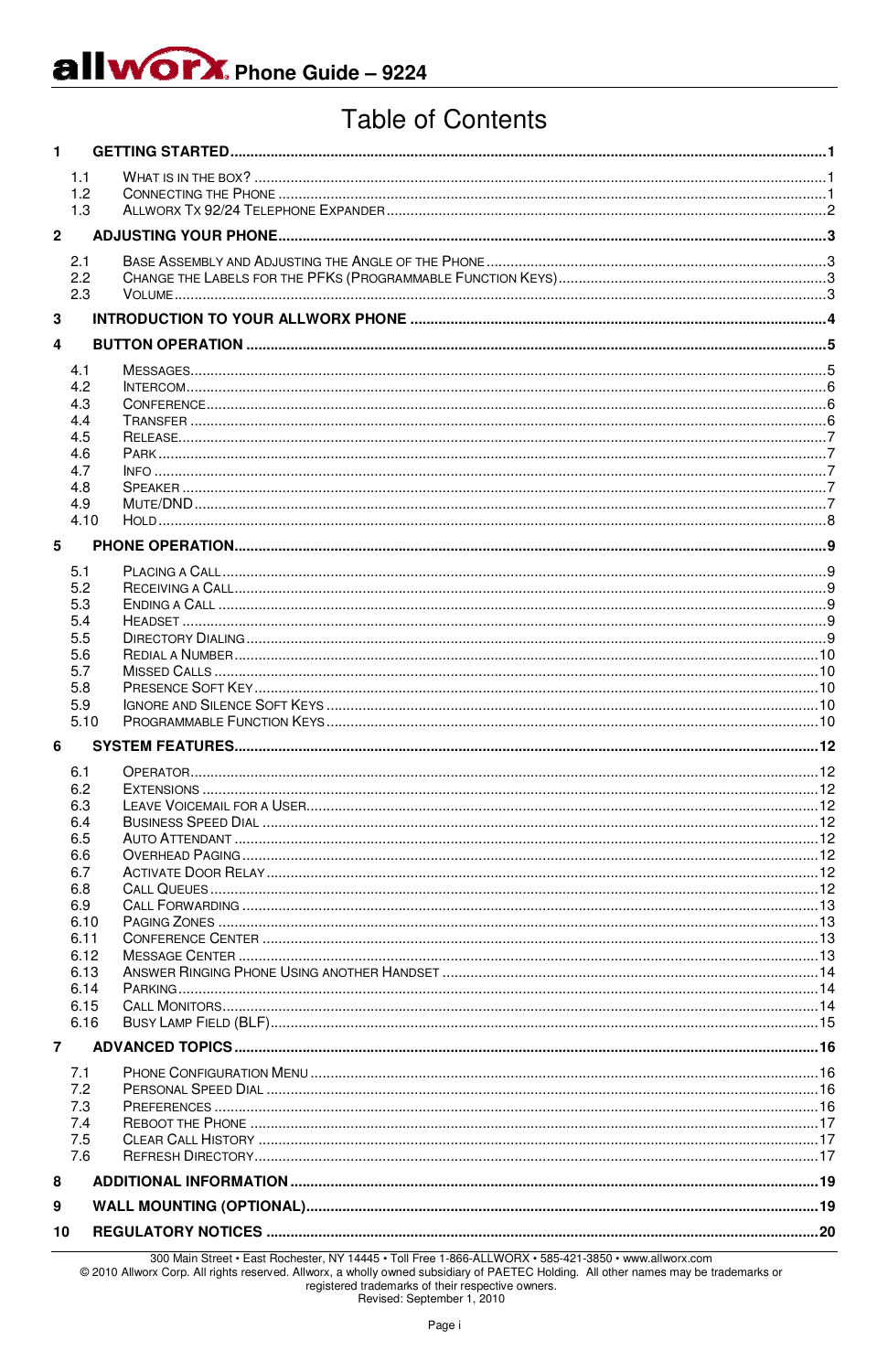

| $-1.4$ |  |  |
|--------|--|--|
|--------|--|--|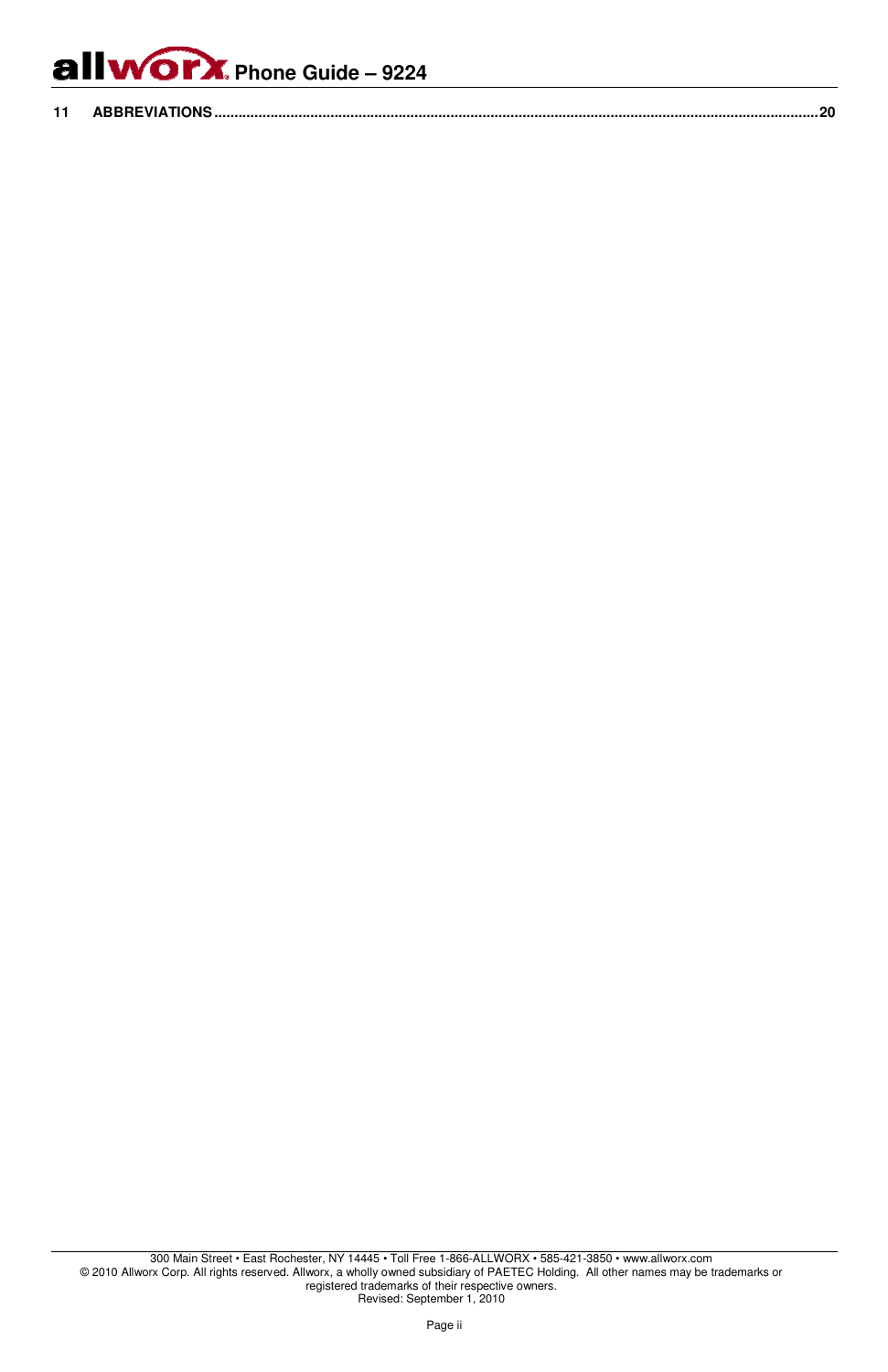## 1 Getting Started

## 1.1 What is in the box?

Check the contents of the box your phone came in. You should have:

- Allworx 9224 phone and base
- Handset with cord
- Phone Functions Reference Card
- This guide

Not included but also needed:

- Ethernet cable to connect the phone to the network
- Power supply: 24VDC, 400 mA (or a network connection with Power over Ethernet)

Optional Allworx Tx 92/24 Telephone Expanders can be purchased for your Allworx 9224 phone.

## 1.2 Connecting the Phone

Follow these steps to connect your phone (see the figure below):

1. Connect the handset to the Handset jack on the back of the phone using the coiled handset cord.

See icon on back of phone:

2. Plug one end of the Ethernet cable into the Network jack on the back of the phone. Plug the other end into your Ethernet jack on the wall.

#### **WARNING: Do not connect to an analog phone line.**

- 3. A computer may be connected to the network through the phone's Computer jack.
- 4. If you are using Power over Ethernet (PoE), the power to the phone was supplied when you connected the Ethernet cable. If this is the case, skip to step 6.
- 5. If you are not using PoE, obtain a power supply, connect the power cable to the phone, and then plug the other end into an outlet. It is a good idea to use a surge protector.



6. Thread cables through the strain relief guide.



300 Main Street • East Rochester, NY 14445 • Toll Free 1-866-ALLWORX • 585-421-3850 • www.allworx.com © 2010 Allworx Corp. All rights reserved. Allworx, a wholly owned subsidiary of PAETEC Holding. All other names may be trademarks or registered trademarks of their respective owners. Revised: September 1, 2010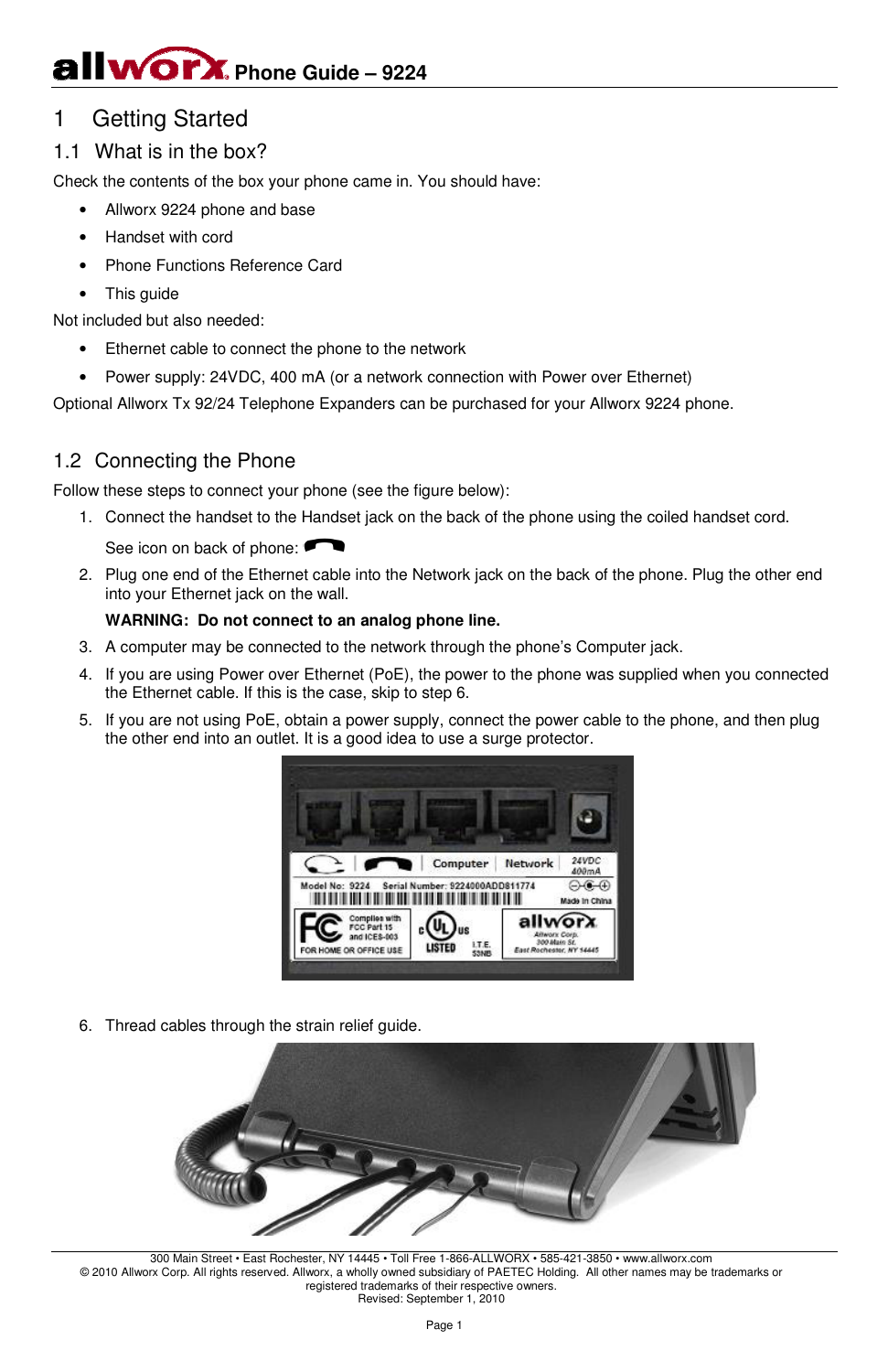- 7. After applying power, the phone will initialize itself. You can watch its progress on the phone's screen. A normal sequence would include:
	- a. Allworx Logo.
	- b. Starting network.
	- c. Loading configuration files.
	- d. Station Init complete.
	- e. After successful startup, the phone will display date, time, your presence, your name, and extension.
	- f. If the phone does not follow this sequence or displays an error, contact your System Administrator.

#### 1.3 Allworx Tx 92/24 Telephone Expander

You can increase the flexibility of the phone by purchasing one or more Allworx Tx 92/24 Telephone Expander(s). Each Tx 92/24 Telephone Expander adds 24 Programmable Function Keys (PFKs) to the phone. The phone supports up to three telephone expanders. This allows up to 96 Programmable Function Keys to be associated with one 9224 phone and the 3 expanders.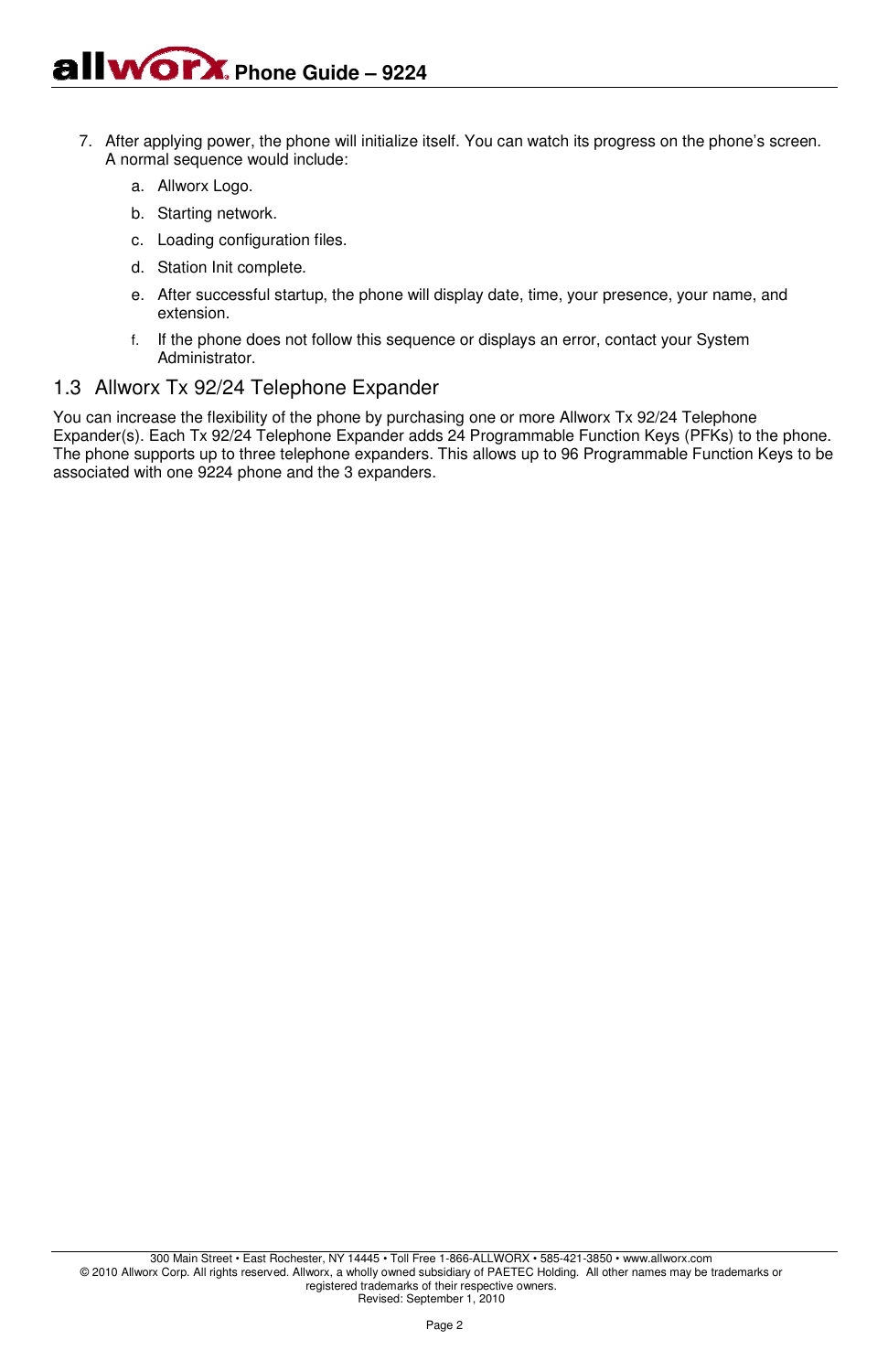## 2 Adjusting Your Phone

## 2.1 Base Assembly and Adjusting the Angle of the Phone

You can adjust the Allworx 9224 phone on its base so that it is easy to use and easy to read the screen.

- 1. Lay the phone face down on a soft surface with top of the phone pointed away from you.
- 2. The base will connect to the back of the phone in one of three positions, thus allowing the phone to be adjusted at different angles when sitting on a desktop. The nearest set of holes provides the steepest angle.
- 3. Notice that the base has both fixed and flexible tabs. Hold the base with the tabs pointed away, fixed tabs down and flexible tabs up.
- 4. Place the fixed tabs in the desired holes on the back of the phone.
- 5. Rotate the base until the flexible tabs click into place.

To remove the base:

- 1. Press down on the flexible tabs and release them from their holes.
- 2. Rotate the base until the fixed tabs easily lifted out of their holes.

## 2.2 Change the Labels for the PFKs (Programmable Function Keys)

To avoid misdialing, update the PFK labels whenever a PFK configuration is changed. To add or change a label:

- 1. Remove the paper from beneath the plastic label cover by lifting the bottom tab of the plastic cover to release it.
- 2. Add text in the space corresponding to the desired PFK.
- 3. Place the label onto the phone and snap the cover back in place.

A blank label Microsoft Word™ template can be obtained on the Allworx.com website.

### 2.3 Volume

The volume of the incoming ring, handset speaker, speakerphone, and the headset is adjustable.

To adjust the Volume:

- Press the *Volume* bar on the left (decrease) or right (increase) to adjust the incoming ring for desired audio level. Do not lift the handset or turn on speakerphone.
- To adjust other volumes, pick up the handset, turn on the speakerphone or headset, and press the Volume bar, as desired.
- The screen shows which device is being adjusted.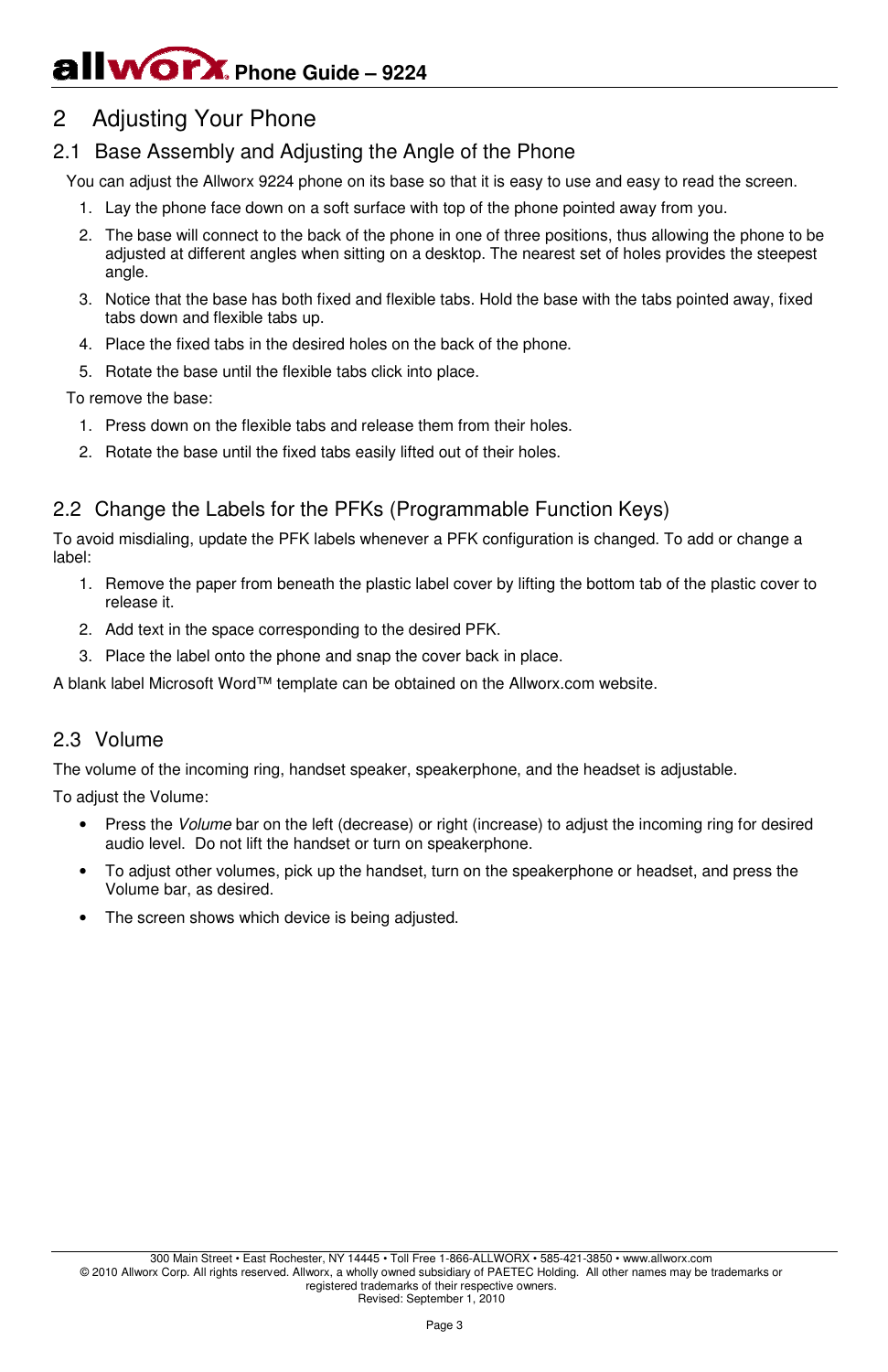## 3 Introduction to your Allworx Phone

Your new Allworx phone supports two modes of operation: PBX (Private Branch Exchange) Mode and Key System Mode. Your System Administrator has pre-configured the phone for one of these two modes. Each programmable button on the phone will function differently depending on the mode of the phone.

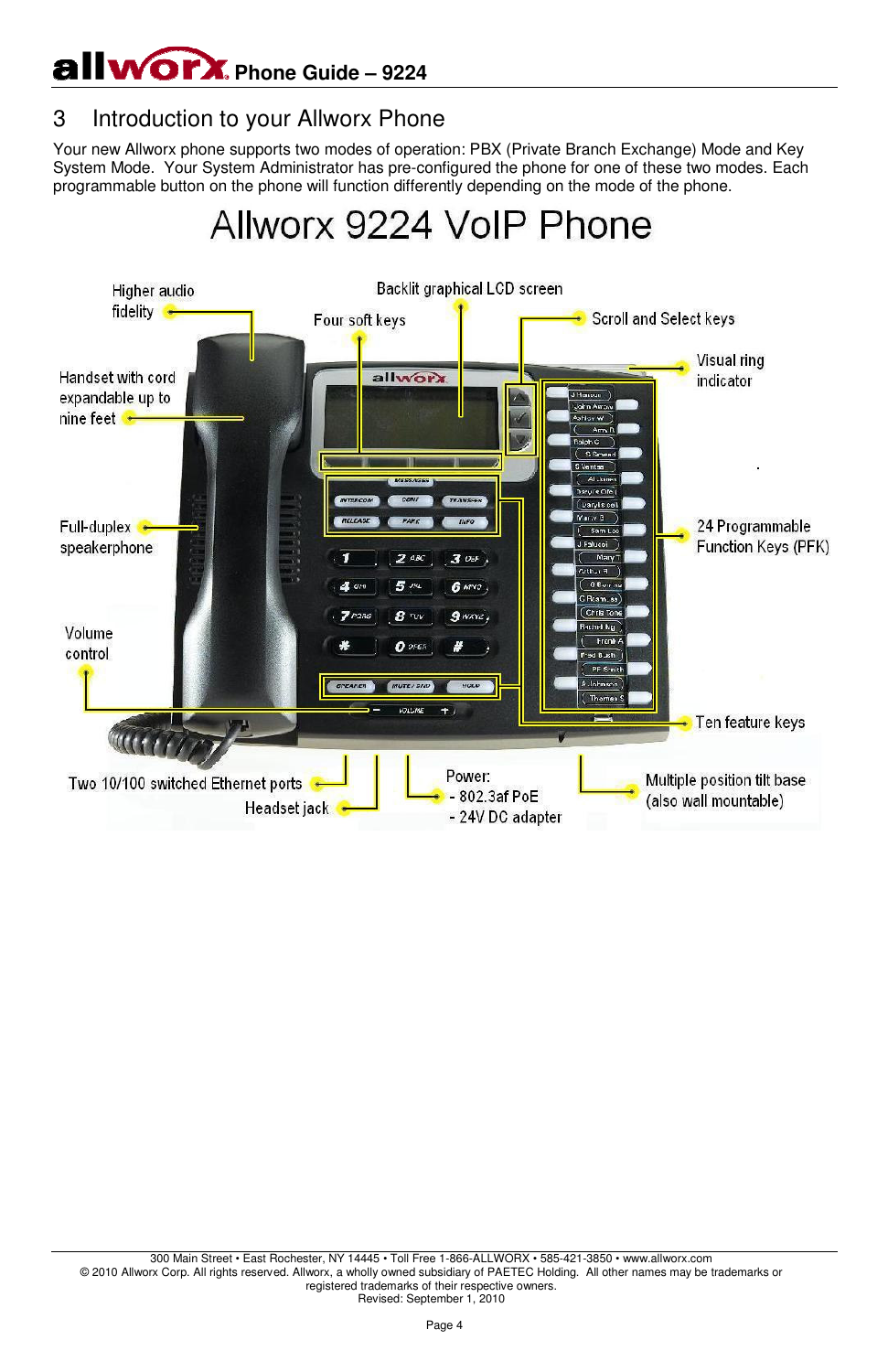## 4 Button Operation

| <b>Button</b>         | Light                                        | <b>Purpose</b>                                                                                                                                     |
|-----------------------|----------------------------------------------|----------------------------------------------------------------------------------------------------------------------------------------------------|
| <b>KEYPAD</b>         | None                                         | Use the keypad to dial numbers in order to place a call.                                                                                           |
| <b>MESSAGES</b>       | Solid red if new<br>messages are present.    | Access the Message Center.                                                                                                                         |
| <b>INTERCOM</b>       | Solid green when in<br>use.                  | Use the phone as an intercom.                                                                                                                      |
| CONF                  | Blinking green while                         | Talk to three parties at a time using the 3-Way Conference                                                                                         |
| (Conference)          | making connections<br>Solid red when in use. | functionality.<br>Will indicate when Call Assistant - Call Recording is in progress.                                                               |
| <b>TRANSFER</b>       | Solid red until the call<br>is transferred.  | Transfer a call to another extension using a Blind or an Attended<br>Transfer.                                                                     |
| <b>RELEASE</b>        | None                                         | Disconnect the call you are on currently.                                                                                                          |
| <b>PARK</b>           | None                                         | Parks a call (PBX behavior) or system-wide hold (key system<br>behavior)                                                                           |
| <b>INFO</b>           | Solid green when in<br>use.                  | View functionality of all the buttons on the phone: Feature Keys,<br>Programmable Function Keys (PFK), Scroll Keys, Selection Keys,<br>and Keypad. |
| <b>SPEAKER</b>        | Solid green when in<br>use.                  | Use the phone as a speakerphone or activate a headset.                                                                                             |
| MUTE/DND              | Solid red when Mute.                         | Turn off the microphone in handset, speakerphone, or headset.                                                                                      |
|                       | Solid amber in Do not<br>Disturb mode.       | Prevent incoming calls (Do Not Disturb).                                                                                                           |
|                       | Flashing amber.                              | Indicate Presence other than "In Office"                                                                                                           |
| <b>HOLD</b>           | Solid red if the call is<br>on hold.         | Place a call on hold.                                                                                                                              |
| Navigation            | None                                         | Use the up arrow to move up on the LCD screen. Use the down<br>arrow to move down. Use the button in the center to Select and Save<br>settings.    |
|                       |                                              |                                                                                                                                                    |
| Soft key<br>Selection | None                                         | Use the buttons below the display to select a soft key.                                                                                            |
|                       |                                              |                                                                                                                                                    |

### 4.1 Messages

If the *MESSAGES* button is red, you have a new message in your voicemail box. The number of new messages appears on the screen. To listen to your voicemail, press the *MESSAGES* button. You will need to enter your password to access your messages.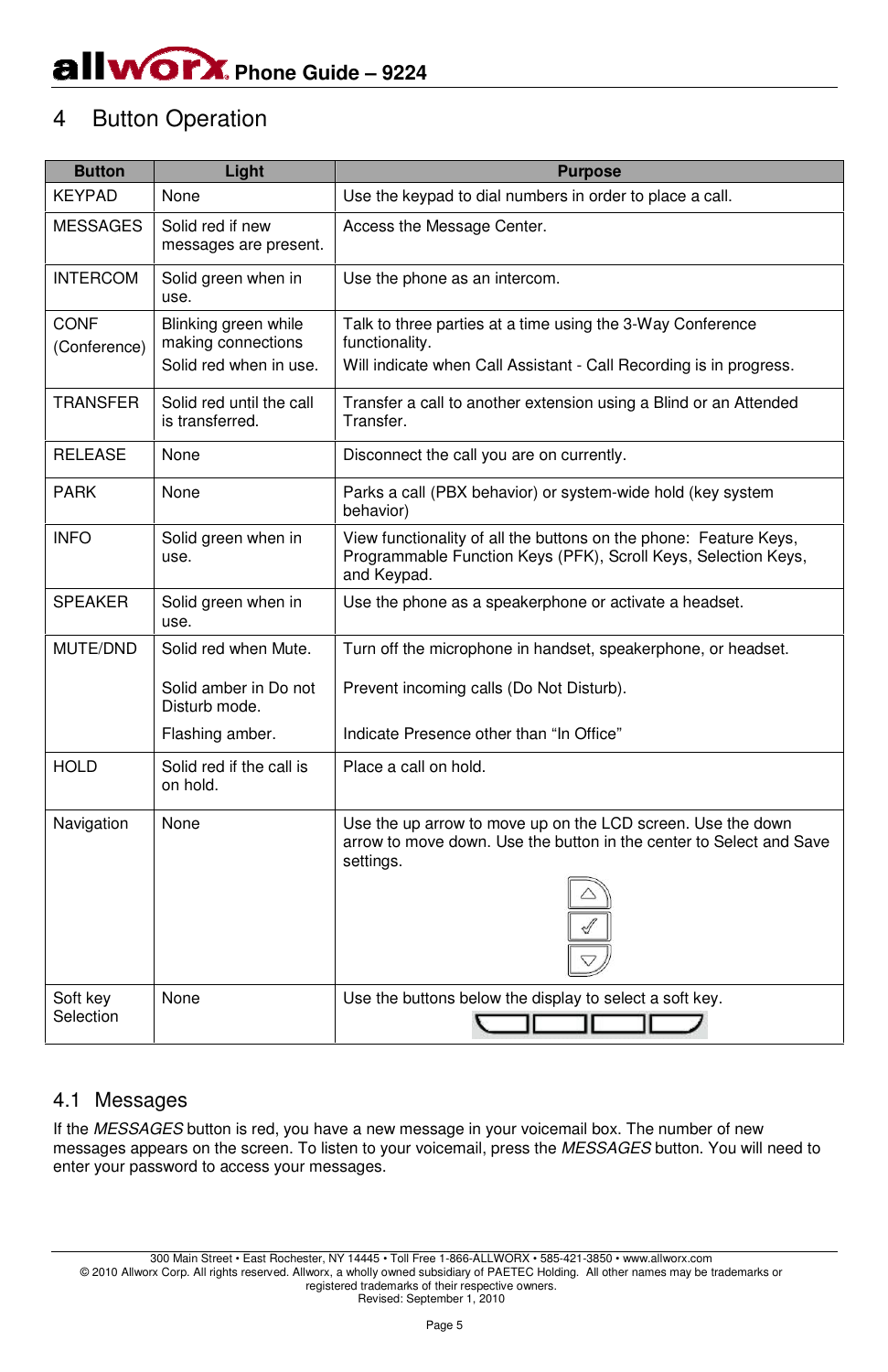#### 4.2 Intercom

- 1. Press the *INTERCOM* button and dial the extension of the person you would like to talk to.
- 2. The call is connected when the LCD screen displays Active Call.
- 3. Start talking. The person you called will hear you over their speaker.
- 4. Press the *INTERCOM* or *SPEAKER* button to end the call.
- 5. To deny an incoming Intercom request, press the *IGNORE* soft key.

### 4.3 Conference

After connecting to the first person you want on the conference call, follow these steps:

- 1. Press the *HOLD* button.
- 2. Select another Call Appearance PFK and dial the number of the second person you want on the conference call.
- 3. Press the *CONF* button.
- 4. Press the Call Appearance PFK where the first person is on hold.
- 5. All three callers are now able to conference. The *CONF* button will be illuminated solid red.
- 6. One party may exit the conference by hanging up; the remaining two parties will continue to be connected.
- 7. If you desire to have a private conversation with one of the parties, you may split the conference using the following steps:
	- a. Use the Up / Down navigation arrows, to select the Call Appearance PFK of the person you wish to put on hold and then press the *HOLD* button. (The display will show the two parties involved in the conference).
	- b. You may now talk to the remaining party.
	- c. The Call Appearance PFK for the person on hold will be flashing. To have the person re-join the conference, press *CONF*, then select the flashing Call Appearance PFK. The three-way conference is then re-established.
- 8. End the conference by hanging up.

### 4.4 Transfer

#### **Unannounced (Blind) Transfer**

- 1. Press the *TRANSFER* button. The current call is placed on hold.
- 2. At the dial tone, dial the extension to where you want to transfer the call.
- 3. The call will automatically be transferred. If the recipient does not answer, the call will follow the recipient's call route.

### **Announced (Attended) Transfer**

To talk to the person to whom you are transferring the call to before the transfer goes through.

- 1. Press the *TRANSFER* button.
- 2. Select a second Call Appearance PFK.
- 3. Dial the extension to where you want to transfer the call.
- 4. Talk to the new recipient.
- 5. Press the *TRANSFER* button again. The two parties will now be connected.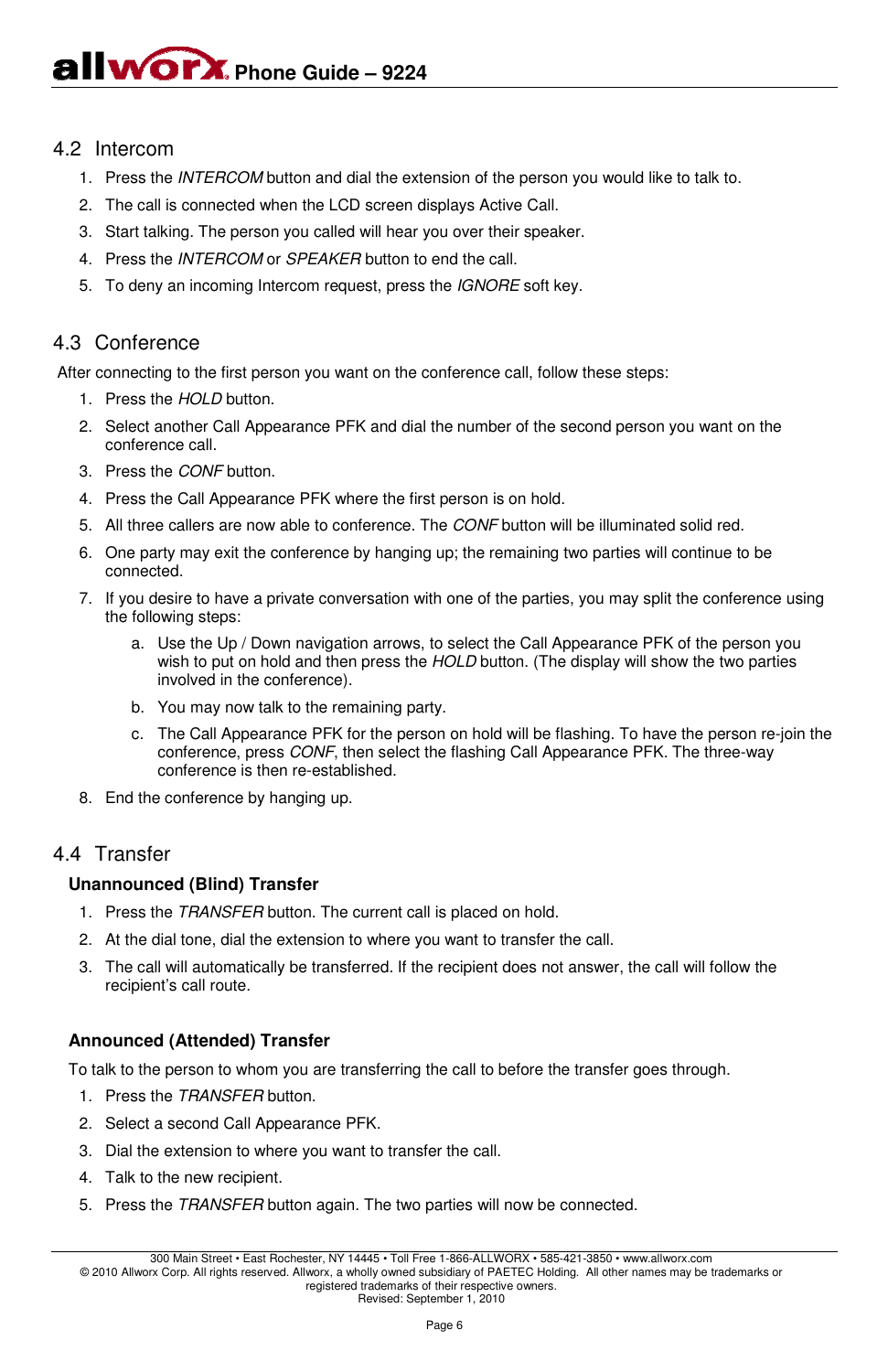6. If you want to cancel the transfer, press the *RELEASE* button. To return to the original caller, press the Call Appearance PFK where the call is currently being held.

## 4.5 Release

The *RELEASE* button is used to hang up an active call or to abort a new call setup, such as the middle of a transfer operation.

### 4.6 Park

PBX Behavior on a call appearance

- To park an active call, press the *PARK* button.
- The phone displays for 3 seconds the parking orbit (701 709) of where the call is parked.

Key System Behavior on an outside line

• To place an active call in a "system-wide hold", press the *PARK* button. Any phone with a PFK for this outside line will be able to retrieve the call.

### 4.7 Info

The *INFO* button is used to get information regarding the other buttons on your phone. For example, you can use the *INFO* button to determine the numbers that have been programmed for each speed-dial button.

To use this feature:

- 1. Press the *INFO* button.
- 2. Press any of the other buttons on the phone.
- 3. The screen will display a brief description of the selected button.
- 4. Press the *INFO* button a second time or let the screen time out to exit the description screen.

#### 4.8 Speaker

Press the *SPEAKER* button for hands-free use of the phone.

If you are already using the handset, you can press the *SPEAKER* button and then place the handset on hook. Take the handset off the hook to continue using it again. When you are finished with the call, press the *SPEAKER* button to hang up.

Note: If you are using a headset, use the *SPEAKER* button to activate it. You will not be able to use the speakerphone while using a headset unless a headset button is programmed by the system administrator (see Section 5.4).

#### 4.9 Mute/DND

#### **Mute a Call**

During a call, you can press the *MUTE/DND* button to turn off the microphone in the handset, speakerphone, or headset. The light on the *MUTE/DND* button is red when the phone is muted.

#### **Prevent Incoming Calls using Do Not Disturb (DND)**

- 1. When not on a call, press the *MUTE/DND* button.
- 2. The light on the *MUTE/DND* button will appear amber.
- 3. With Do Not Disturb enabled, your phone will not ring. All calls will follow the next step in your active call route.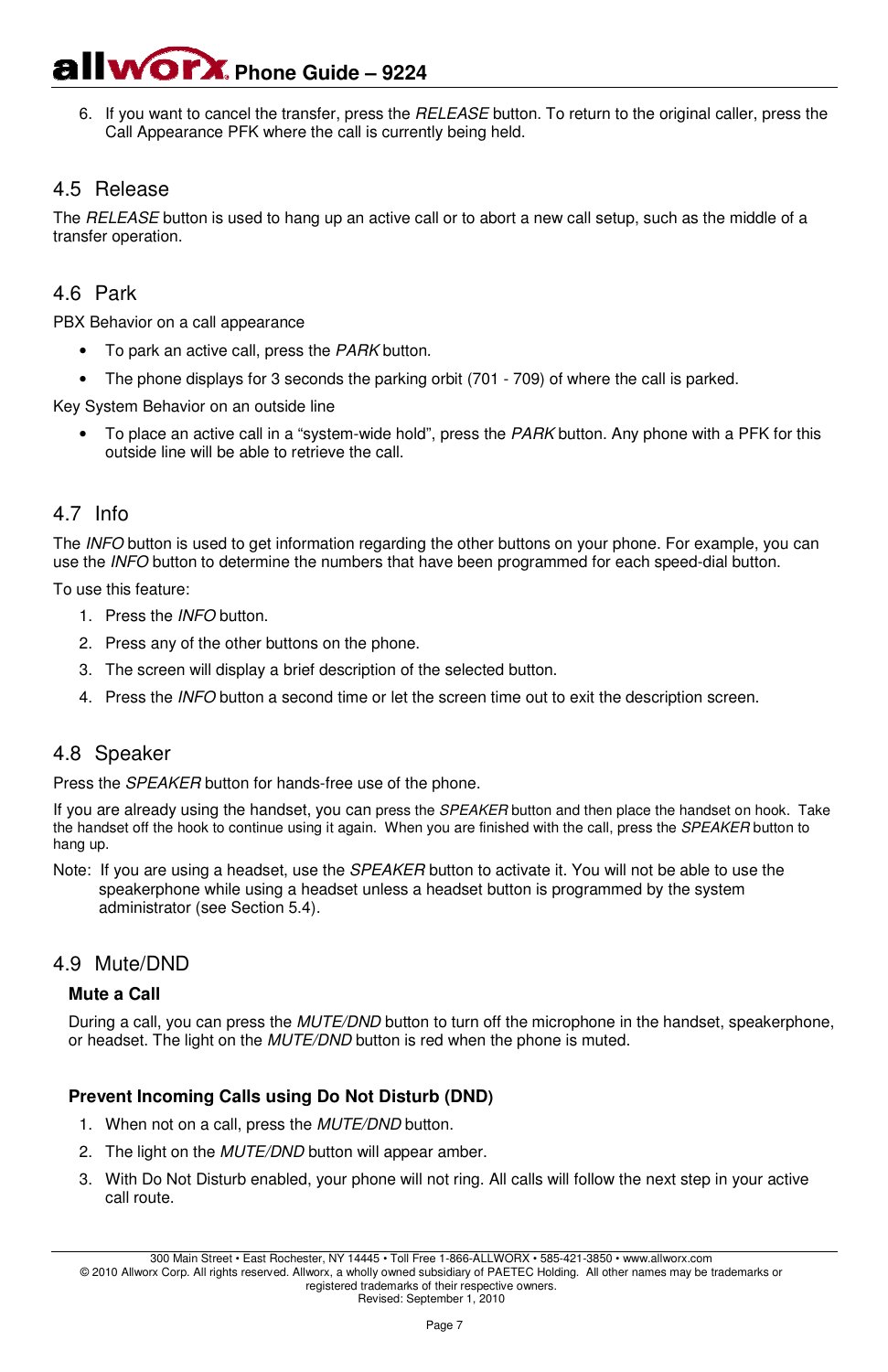4. Press *MUTE/DND* to turn Do Not Disturb off your phone. The light on the *MUTE/DND* button will turn off.

## 4.10 Hold

To place a call on hold:

- Press the *HOI* D button.
	- o The *HOLD* button will blink red once.
- Place the handset on the hook.
	- o The Call Appearance PFK for the call that is on hold will blink green until the call is picked up again.

To take the call off hold:

- Pick up the handset.
	- o If more than one call is on hold, the most recent call is connected.
- Press the *SPEAKER* button (for hands-free).
- The caller ID of the call picked up will appear on the display.

To pick up a different call on hold:

• Press the flashing PFK for that call or use the Up / Down navigation arrows to display the call on the screen, and then pick up the handset.

If you have a call on hold and a new call comes in, the new call will be answered when the handset is lifted. If Music on Hold is enabled for your company's system, callers on hold will hear music.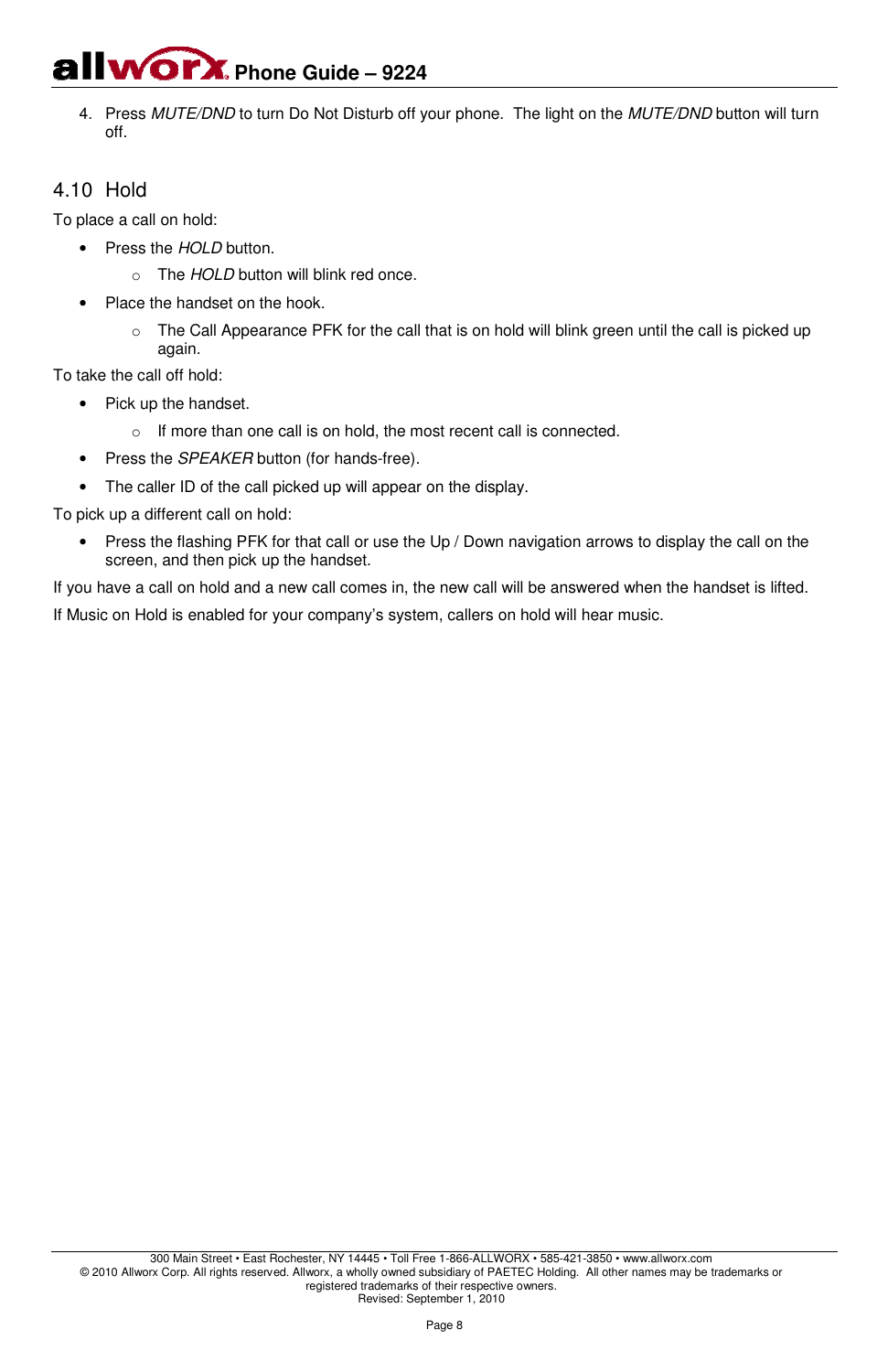## 5 Phone Operation

- 5.1 Placing a Call
	- Outbound calls can be placed by pressing the following PFKs:
		- Call Appearance: can be used to place extension-to-extension calls or to obtain an outside line (must dial 9 first).
		- $\circ$  Line Appearance: seizes the outside line without dialing 9 first.
		- o Speed Dial: automatically dials the programmed number

### 5.2 Receiving a Call

- Inbound calls can be answered with the following PFKs (when flashing):
	- Call Appearance: can receive either an extension-to-extension call or an outside line directed to an extension assigned to the phone.
	- o Line Appearance: can receive inbound calls from the outside line.
	- o Call Monitor
	- o Call Queue
- Note: Unless configured otherwise, incoming calls to your phone will ring the audible indicator and flash one of the Call Appearance PFKs.

## 5.3 Ending a Call

Release a call by using one of the following:

- Place receiver back on hook. If using the speakerphone or headset press the *SPEAKER* button.
- Press another PFK.
	- $\circ$  If a second call is coming in on another PFK, pressing that PFK will end the current call and answer the incoming call (unless auto on hold is enabled).
- Press the *RELEASE* button to end a call and start a new call.

### 5.4 Headset

1. Plug the cable for the headset into the headset jack on the back side of the phone.

See icon on back of phone:

- 2. Press the *SPEAKER* button. (You cannot use the speakerphone and headset at the same time).
- 3. When finished with the call, press the *SPEAKER* button to disconnect.

A PFK can be created to activate the headset instead of using the *SPEAKER* button. The PFK must to be set up by the System Administrator.

## 5.5 Directory Dialing

- 1. Press the Up / Down navigation arrows to view a list of all User Extensions, System Extensions, and Speed Dial numbers by Name or Description. Additionally, when the phone is "off-hook", the rightmost soft key changes to the directory listing option: *PHONEBK*. Press the PHONEBK soft key to initiate the directory listing.
- 2. Use the Up / Down navigation arrows to highlight the name (or description) and extension. You may also press an alphabetic key on the keypad to jump to the desired section of the directory.
- 3. Press the *Select* button **1** to dial the number.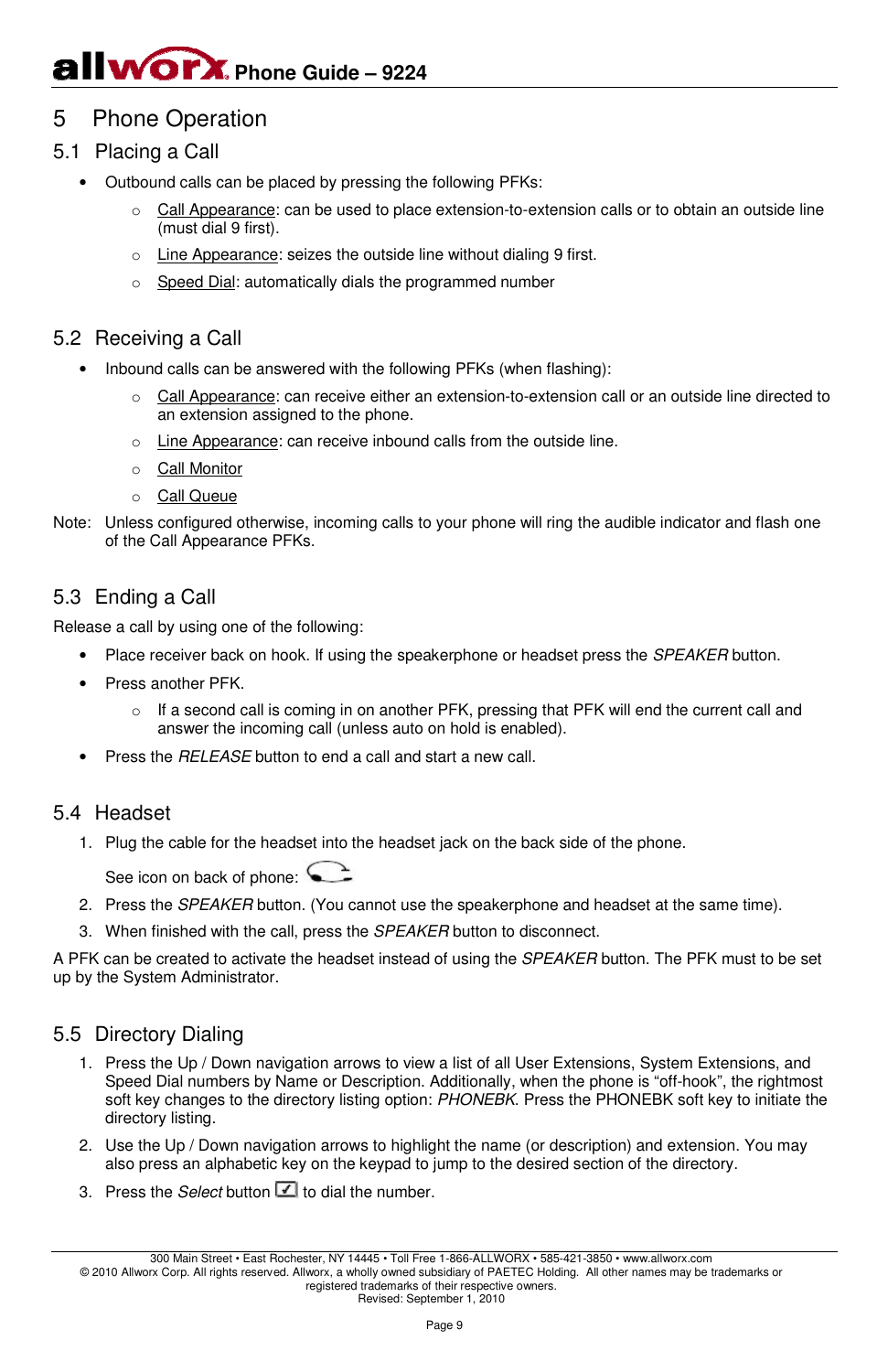#### 5.6 Redial a Number

- You can automatically dial the last number called by selecting the *REDIAL* soft key on the phone's display screen,.
- Select the *CALLS* soft key. Us the Up / Down navigation arrows to highlight the desired call. Press the *Select* button  $\boxed{\angle}$ .
- A PFK can be programmed by your System Administrator to redial the last number called.

## 5.7 Missed Calls

If a call is missed, a message will appear on the phone's display. Use the following steps to see details of the missed calls:

- 1. Select the *CALLS* soft key.
- 2. Use the Up / Down navigation arrows to view your missed calls.
- 3. Select the *DETAIL* soft key to view the date and time of the missed calls.
- 4. Press the *Select* button **1** to call the number.

## 5.8 Presence Soft Key

Change your Presence setting directly from the phone. The Presence states are: 'In Office', 'At a Meeting', 'On Vacation', 'On Business Trip', 'At Home', 'Away', and 'Busy'.

- 1. Select the *PRESNCE (presence)* soft key.
- 2. Use the Up / Down navigation arrows to view the presence states.
- 3. Press the *Select* button **1** to change your presence. All inbound calls will follow the call route for this presence state.

#### 5.9 Ignore and Silence Soft Keys

- While a call is ringing, the *SILENCE* and *IGNORE* soft key options appear.
- Pressing the *IGNORE* soft key stops the audible ringing. However, the PFK that the call is coming in on will continue to flash until the call is answered or the caller hangs up.
- Pressing the *SILENCE* soft key stops the audible ringing. However, the information on the incoming call will still be displayed and the PFK that the call is coming in on will continue to flash until the call is answered or the caller hangs up.

## 5.10 Programmable Function Keys

The following features can be programmed by your System Administrator into any of the 24 PFKs on the Allworx 9224. Additional PFKs can be added to the Allworx 9224 by attaching one or more Allworx Tx 92/24 Telephone Expanders (see Allworx Tx 92/24 Telephone Expander Installation Guide for complete details). Note: One PFK should be left as a Call Appearance. This is required for PBX behavior.

- ACD Appearance
- Busy Lamp Field (BLF)
- Call Appearance
- **Emergency Alert**
- **Call Monitor**
- Call Supervision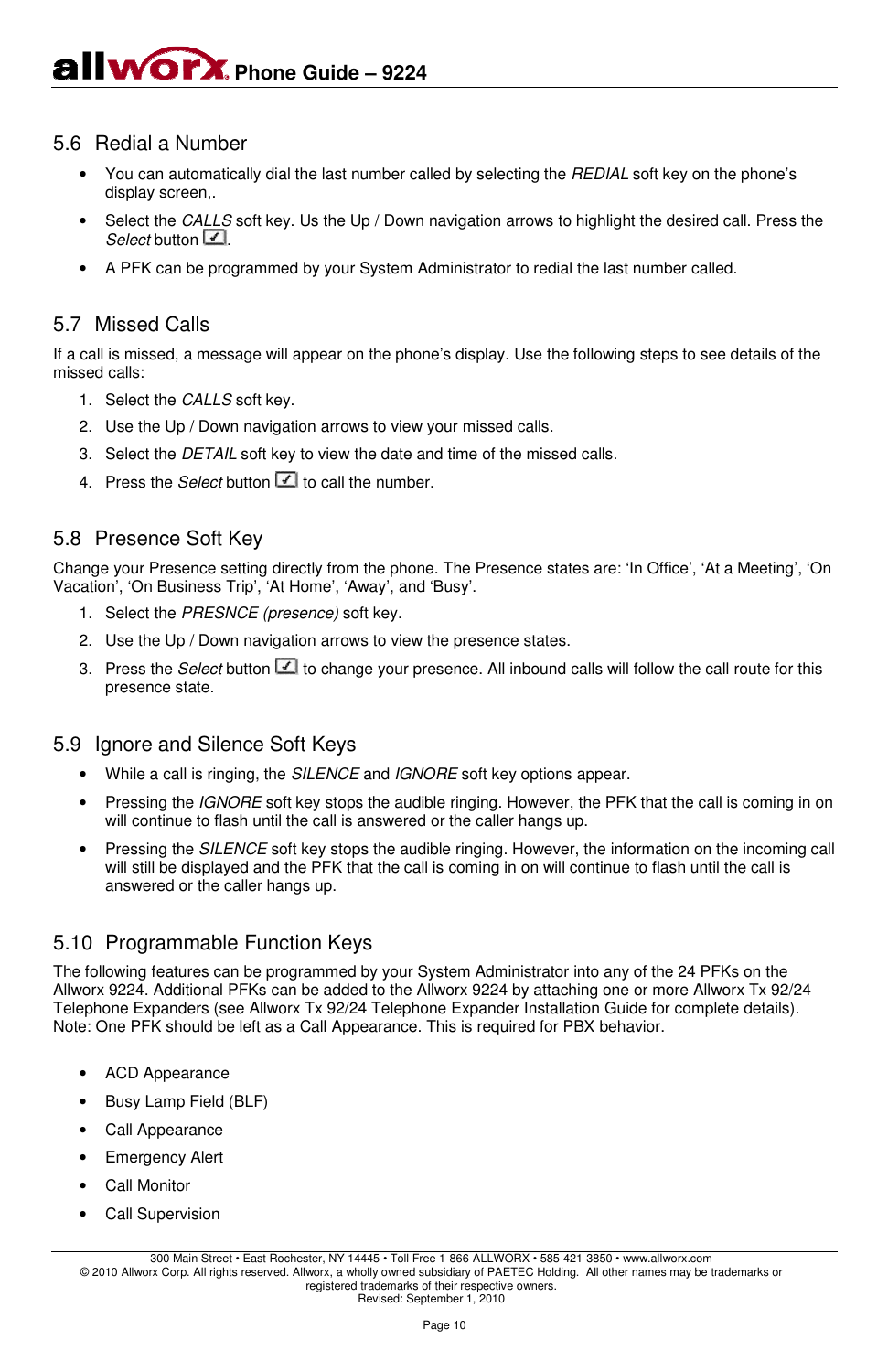

- Day-Night Mode
- Centrex Flash
- Headset
- Info
- Park
- Personal Speed Dial
- **Redial**
- Line Appearance
- Messages
- Parking Orbit
- Queue Alarm
- Queue Appearance
- Speed Dial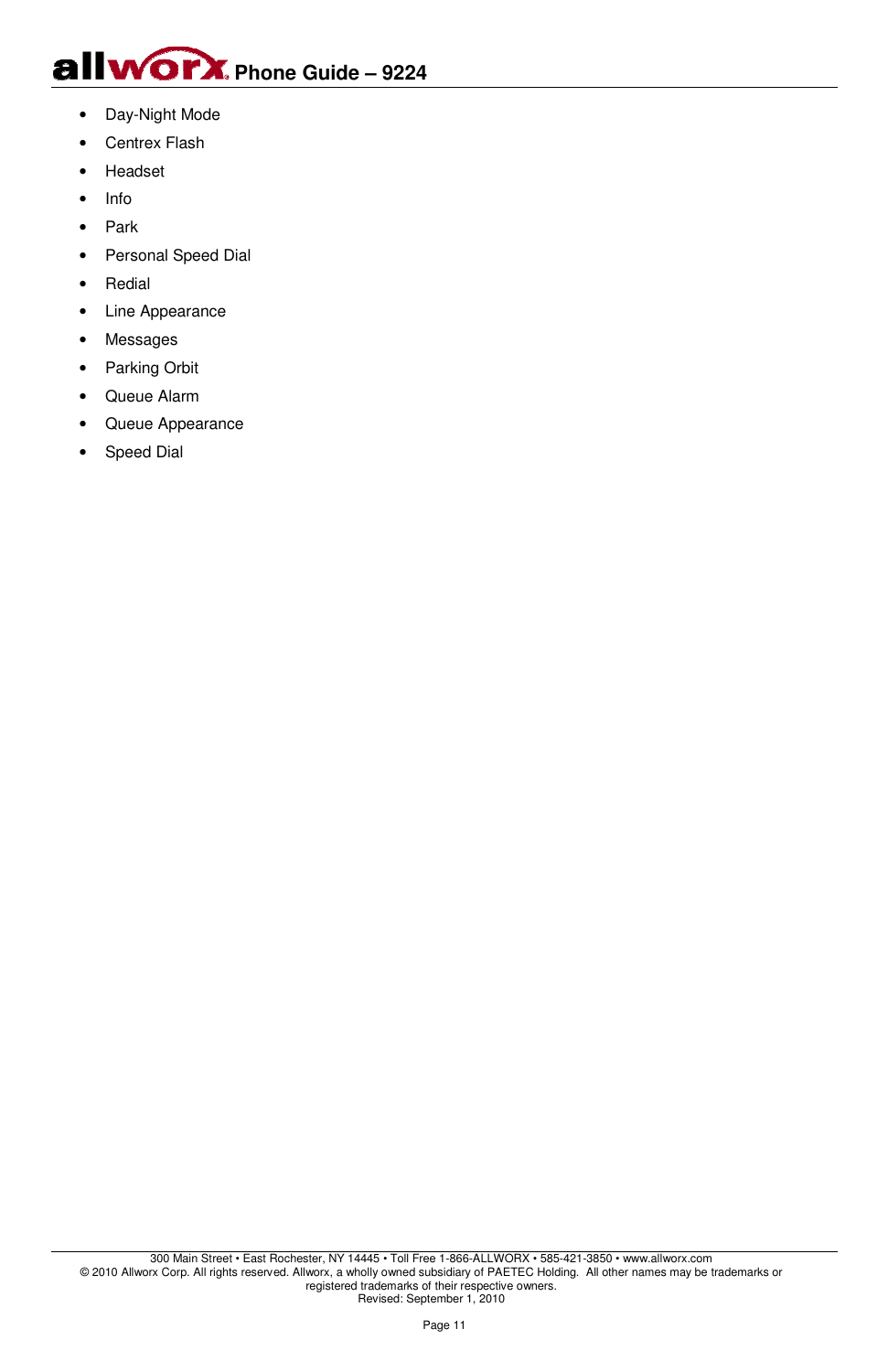## 6 System Features

## 6.1 Operator

Dialing (or transferring to) 0 from any phone will initiate a call to the company operator.

### 6.2 Extensions

Dialing (or transferring to) any extension between the range of 100 – 299 (3 digit mode) or 1000 – 2999 (4 digit mode) will connect a call to another user or to a call route (set up by the System Administrator) assigned to the extension.

## 6.3 Leave Voicemail for a User

Dialing (or transferring to) any 3 + user extension will connect a call to a particular user's voicemail.

### 6.4 Business Speed Dial

The System Administrator can specify extensions 350 – 399 or 34000 – 34999 to ring particular numbers. The System Administrator can program the extensions to a phone's PFK.

### 6.5 Auto Attendant

Dialing (or transferring) to extension 400 or 431 from any phone will go to the default Auto Attendant. Dialing (or transferring) to extension 431 - 439 from any phone will go to a specific Auto Attendant set up by the System Administrator.

## 6.6 Overhead Paging

If the system is configured and connected to an Overhead Paging system, dialing extension 402 activates paging. Once activated, users can use their phone to make an announcement that is transmitted through each handset's intercom or to the overhead paging system.

Note: An overhead paging system is a  $3<sup>rd</sup>$  party product attached to the Allworx system.

#### 6.7 Activate Door Relay

If the system is configured and connected to a Door Relay, dialing extension 403 activates the relay.

#### 6.8 Call Queues

Call Queuing is an optional feature.

#### **Logging in/out of a Queue**

To log into a Queue:

- 1. Press and hold the Queue PFK on your phone corresponding to the Queue to be logged into.
- 2. The button will change color from red to either off (no calls in queue) or flashing green (if a call is waiting in the Queue).

Note: By default, the phone will automatically be logged into the Queue.

To log out of a Queue:

- 1. Press and hold the Queue PFK on your phone corresponding to the Queue to be logged out of.
- 2. The button color change to solid red (logged out of Queue).

#### **Placing a Call in a Queue**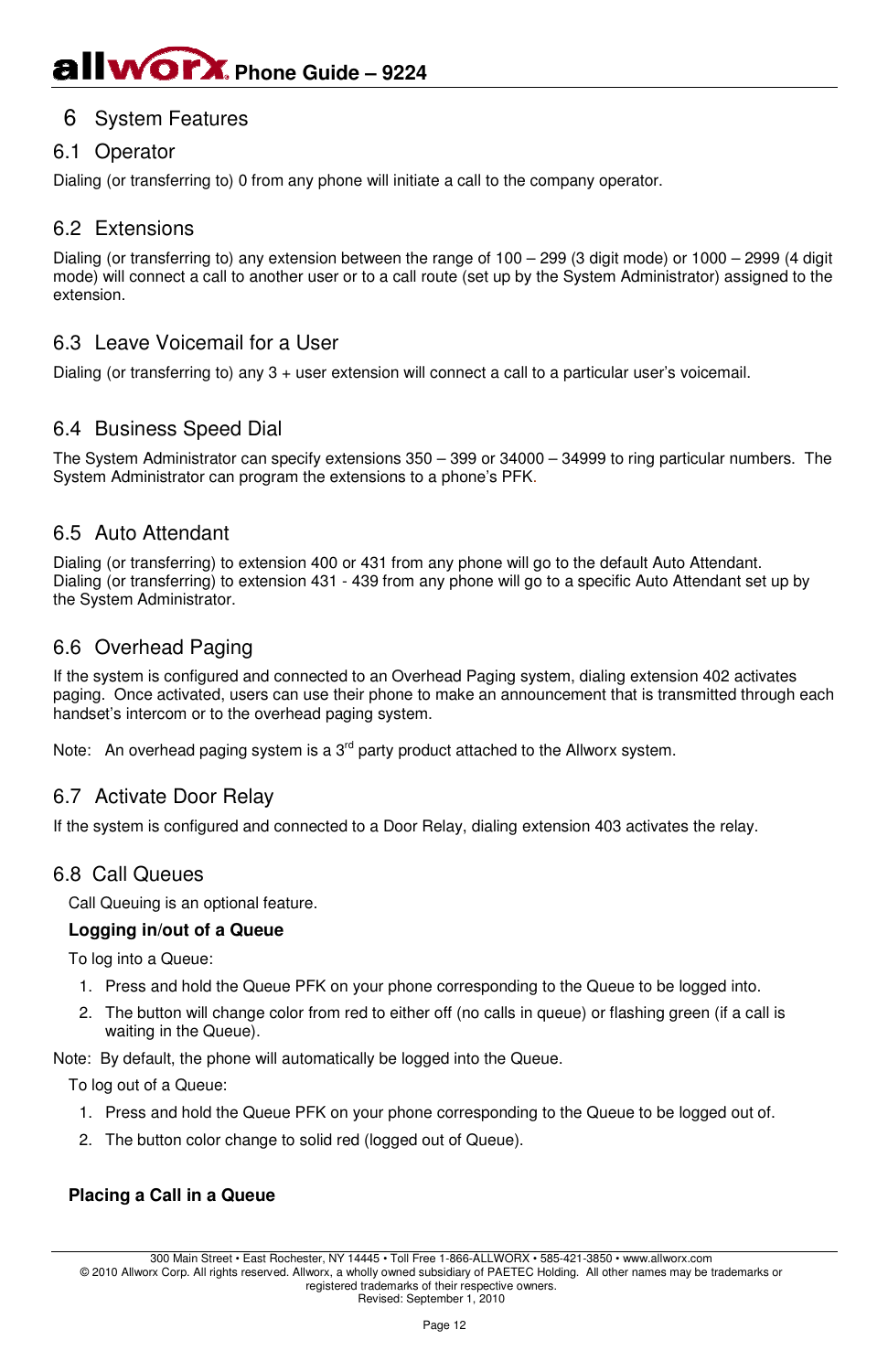Calls can be put in a Queue either by dialing an extension routed to a Queue from an Auto Attendant or by the following steps:

To place a call in a Queue:

- 1. Press the *TRANSFER* button.
- 2. Dial 440# (# representing Queues 0 through 9) or an extension that is routed to a Queue.

#### **Retrieving a Call from a Queue**

Call Queues are created and programmed by your System Administrator. There are two ways to retrieve a call from a Queue:

- Dial extension 441# (# representing Queues 0 through 9).
- The System Administrator can define the PFKs on your phone as Queue Appearances for one or more Call Queues:

The Queue PFK may be in one of several states:

- o Red means you are currently logged out of the Queue.
- $\circ$  Off (not lit) means you are logged into the Queue but there are no calls waiting in the Queue.
- $\circ$  Flashing green means there is at least one call in the Queue and will flash on all phones that are logged in.

When the Queue PFK light is flashing, you will be able to pick up the call by pressing the PFK or *SPEAKER* button for hands-free mode, or by using your handset or headset and pressing the PFK.

If Music on Hold is enabled for your company's system, queued callers will hear music.

#### 6.9 Call Forwarding

Dialing 45 + an extension will forward any call that come into the phone to that extension. To disable Call Forwarding for the phone, dial extension 450.

#### 6.10 Paging Zones

Dialing 46# (# representing a Paging Zones 0 through 9) on the phone will broadcast audio to any other phones that are members of the Paging Zone, which is set up by the System Administrator.

#### 6.11 Conference Center

The Conference Center is an optional feature. Dial 408 to access the Conference Center. For details on using conference center refer to the *Allworx User's Guide* found on the website at www.allworx.com.

#### 6.12 Message Center

The Message Center can be reached by:

- 1. Dialing 6 + your extension from any office phone or from the company Auto Attendant, if calling from an outside line.
- 2. Pressing the MESSAGES button on any Allworx phone.

The Message Center allows the user to:

- Listen to new and saved voicemails
- Send a message to another user
- Change presence setting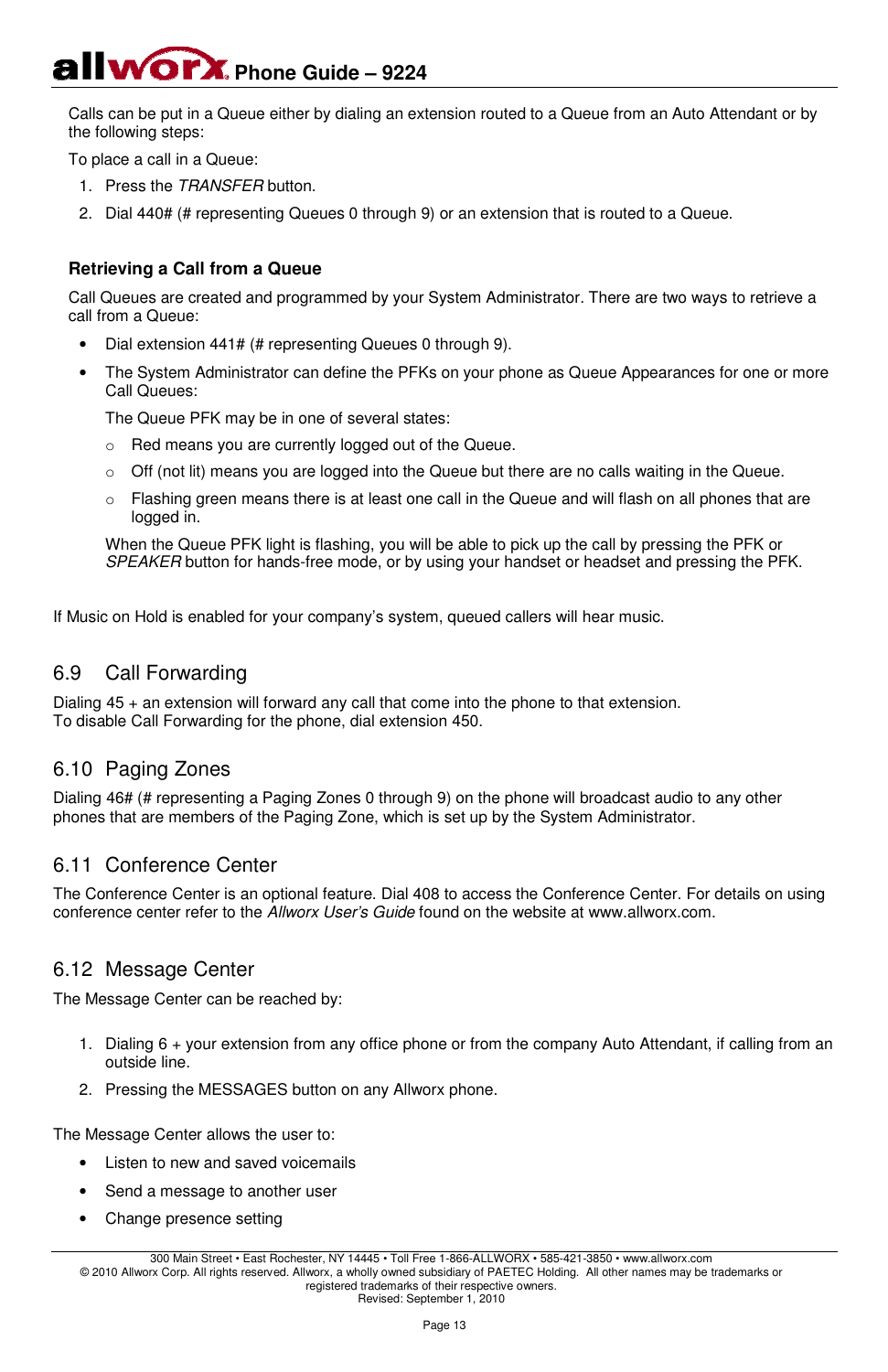- Change name recording
- Manage message greetings
- Change password

Note: For more information refer to the *Allworx User's Guide* found on the Allworx website at www.allworx.com

#### 6.13 Answer Ringing Phone Using another Handset

A user can answer another user's ringing phone from their own handset by dialing 7 + the alternate phone's extension.

### 6.14 Parking

A call can be parked by pressing the *PARK* button. The maximum wait time a caller is parked and the subsequent routing is defined by the system administrator.

#### **Park a Call using a Line Appearance PFK**

Parking a call on a Line Appearance PFK will act as a "system-wide hold" in that any phone with a Line Appearance PFK assigned to the same outside line will be able to retrieve the call by pressing the Line Appearance PFK. This would typically be used in systems configured for Key System Behavior.

#### **Parking a Call from the Hold Screen**

The currently displayed call on hold can be parked by pressing the *PARK* button. The call is parked without retrieving it from Hold.

#### **Retrieving a Parked Call**

Your System Administrator can define one of the PFKs on your phone as a Parking Orbit PFK for one or more of the parking extensions. Your System Administrator can also set a reminder to ring the handset when the call has been parked beyond a specified period of time.

The Parking Orbit PFK may be in one of several states:

- Off (not lit) means the Parking Orbit is idle, no parked call.
- Amber PFK means a call has been parked by that particular handset within the last five seconds. After five seconds, the button will turn to slow flashing green.
- Slow flashing green means a call has been parked using this handset for more than five seconds.
- Slow flashing red means a call has been parked on this Parking Orbit, but not by this handset.

When the Parking Orbit PFK light is flashing, you will be able to pick up a call in the Parking Orbit by pressing the PFK or SPEAKER button for hands-free mode, or by using your handset or headset and then pressing the PFK.

Note: Parked calls can be answered without a designated Parking Orbit PFK by dialing 701 – 709 from any handset.

If Music on Hold is enabled for your company's system, the parked caller will hear music.

### 6.15 Call Monitors

Call Monitors are created and programmed by your System Administrator. The System Administrator can define the PFKs on your phone for one or more Call Monitors.

The Call Monitor PFK may be in one of several states: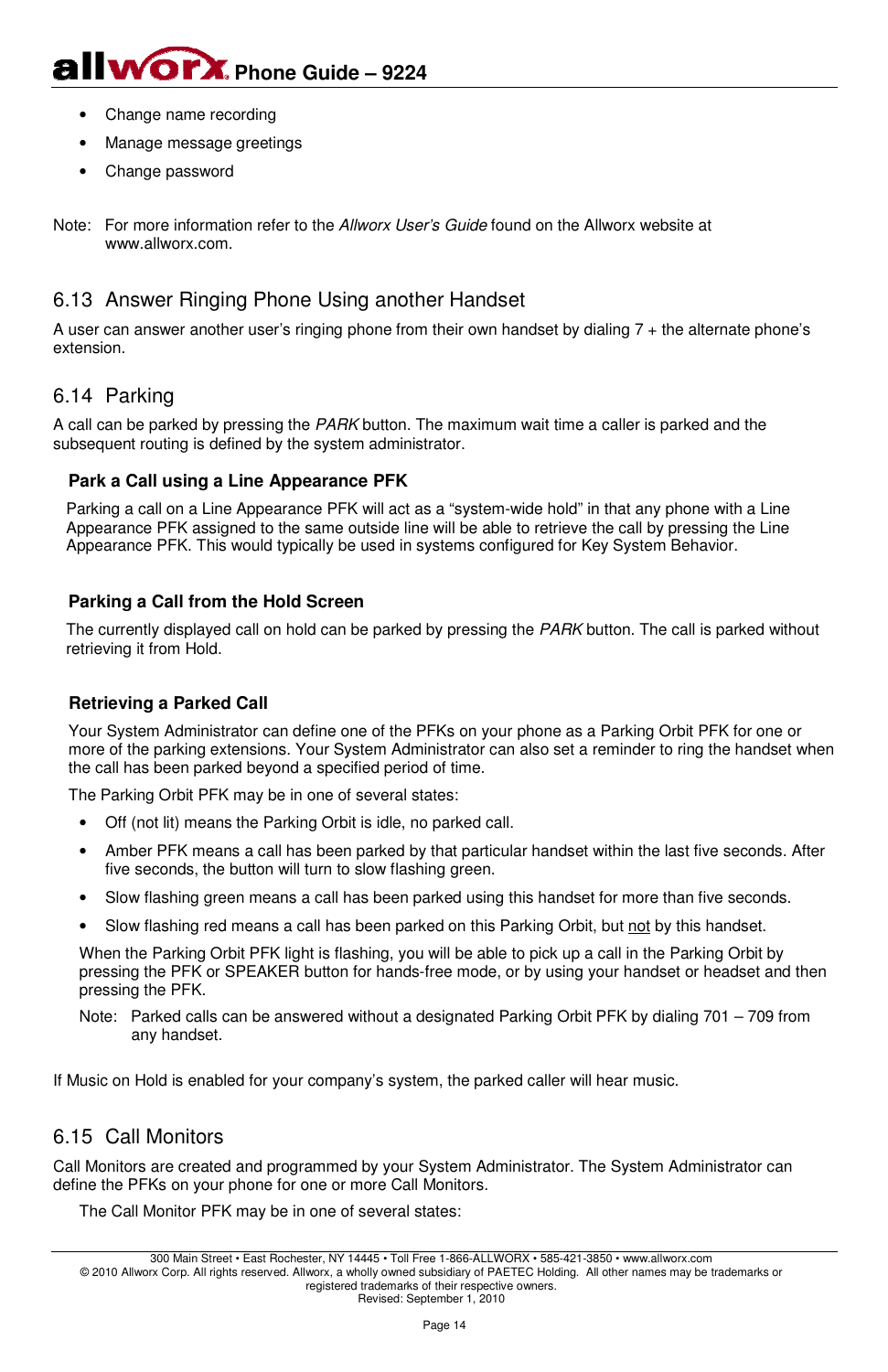- Off (not lit) means the Call Monitor is idle, no incoming call.
- Fast flashing green means there is an incoming call (with the handset set to ring).
- Green means there is an active call on this handset.
- Fast flashing red means there is an incoming call (with the handset set not to ring).
- Slow flashing green means an active call is on hold by this handset.

When the Monitor PFK light is flashing, you can pick up the call by using your handset or speakerphone and pressing the PFK.

## 6.16 Busy Lamp Field (BLF)

Another user's phone can be linked to a PFK on your phone. The PFK will automatically dial the user's extension when pressed. The BLF PFK will flash red when the user has an incoming call and it will be solid red when the user is on the phone. The System Administrator can define one or more BLF PFK(s) on your phone.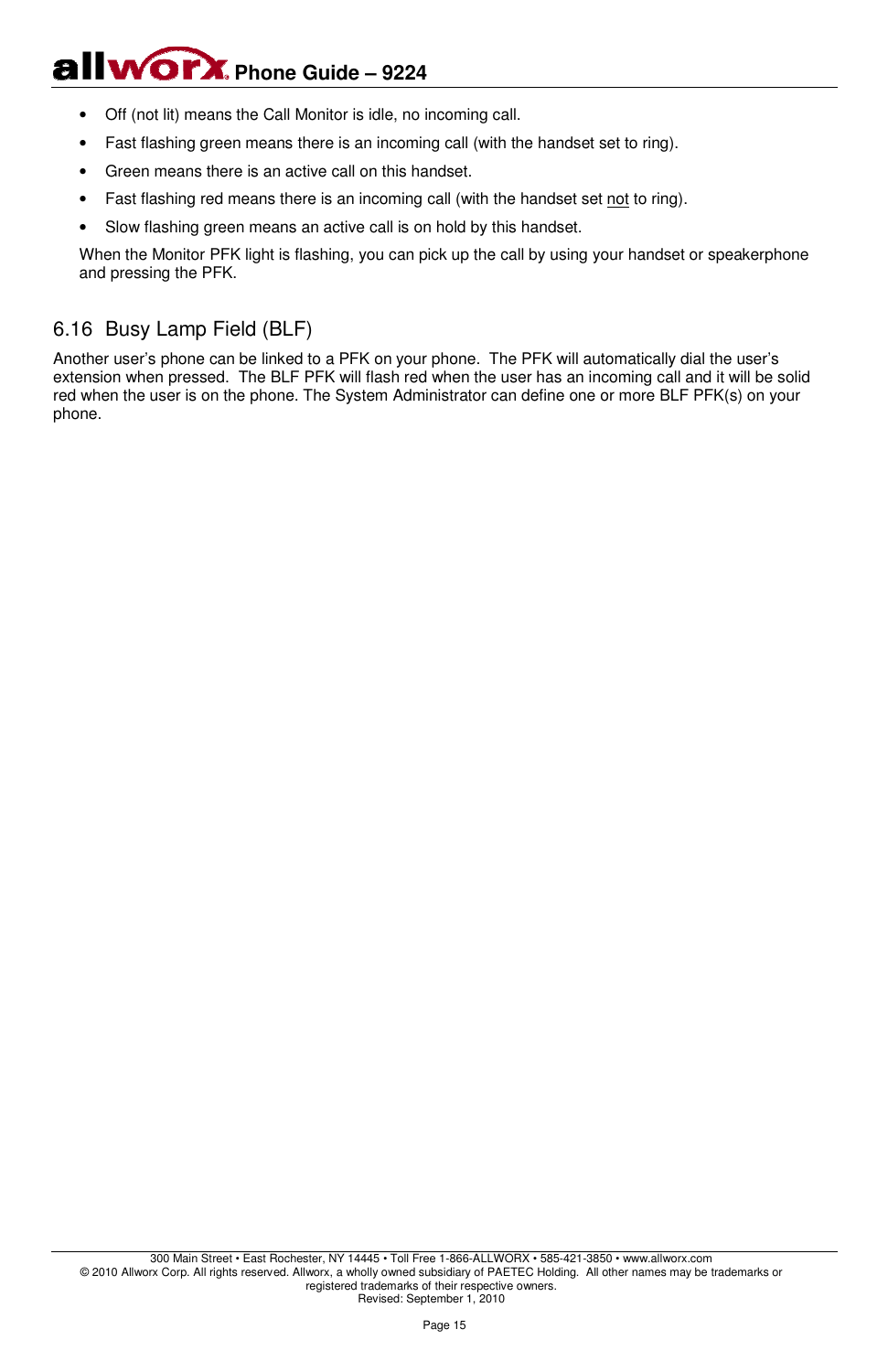# 7 Advanced Topics

## 7.1 Phone Configuration Menu

The following can be viewed / changed by selecting the *CONFIG* soft key:

- Personal Speed Dial
- **Preferences**
- Reboot Phone
- Clear Call History
- **Refresh Directory**

#### **Caution: Check with your System Administrator before making any changes.**

## 7.2 Personal Speed Dial

You can program your frequently called numbers and dial them with the touch of a button.

#### **Setting up a Personal Speed Dial**

- 1. Press the *CONFIG* soft key.
- 2. A menu will appear. The first option will be Personal Speed Dial. Press the *Select* button  $\Box$ .
- 3. Use the Up / Down navigation arrows to choose a desired speed dial number, press the *Select* button.
- 4. Use the keypad to enter the phone number or extension, press the *Select* button.
- 5. Use the keypad to enter a name for the speed dial, press the *Select* button.

Note: The '#' key puts a space between characters. The Down navigation arrow acts as a backspace.

#### **Using a Personal Speed Dial**

- 1. Pick up a line.
- 2. Press the *SPDIAL* soft key.
- 3. Choose the desired speed dial number on the keypad.

### 7.3 Preferences

- 1. Press the *CONFIG* soft key button.
- 2. Press the Down arrow button to select *Preferences*. Press the *Select* button  $\boxed{1}$ .
- 3. Select from the following list using the Up / Down navigation arrows to make the changes:
	- a. LCD Settings Controls the LCD display settings. Use the Volume bar or Up / Down navigation arrows to adjust:
	- b. Call History Size Number of calls kept in History. 0 99 (Default: 99).
	- c. Clock Mode Time Display for LCD Screen.
	- d. Hold Reminder Mode How the hold reminder behaves.
	- e. Redial Memory To have the last number dialed stored in the phone.
	- f. Audible Dialing Tones are heard when a key is pressed.
	- g. Call Timer Display Displays the length of time during a call.
	- h. Intercom Auto Answer When a call is placed to a phone using the *INTERCOM* button, the phone receiving the call will automatically answer using Intercom/Speakerphone.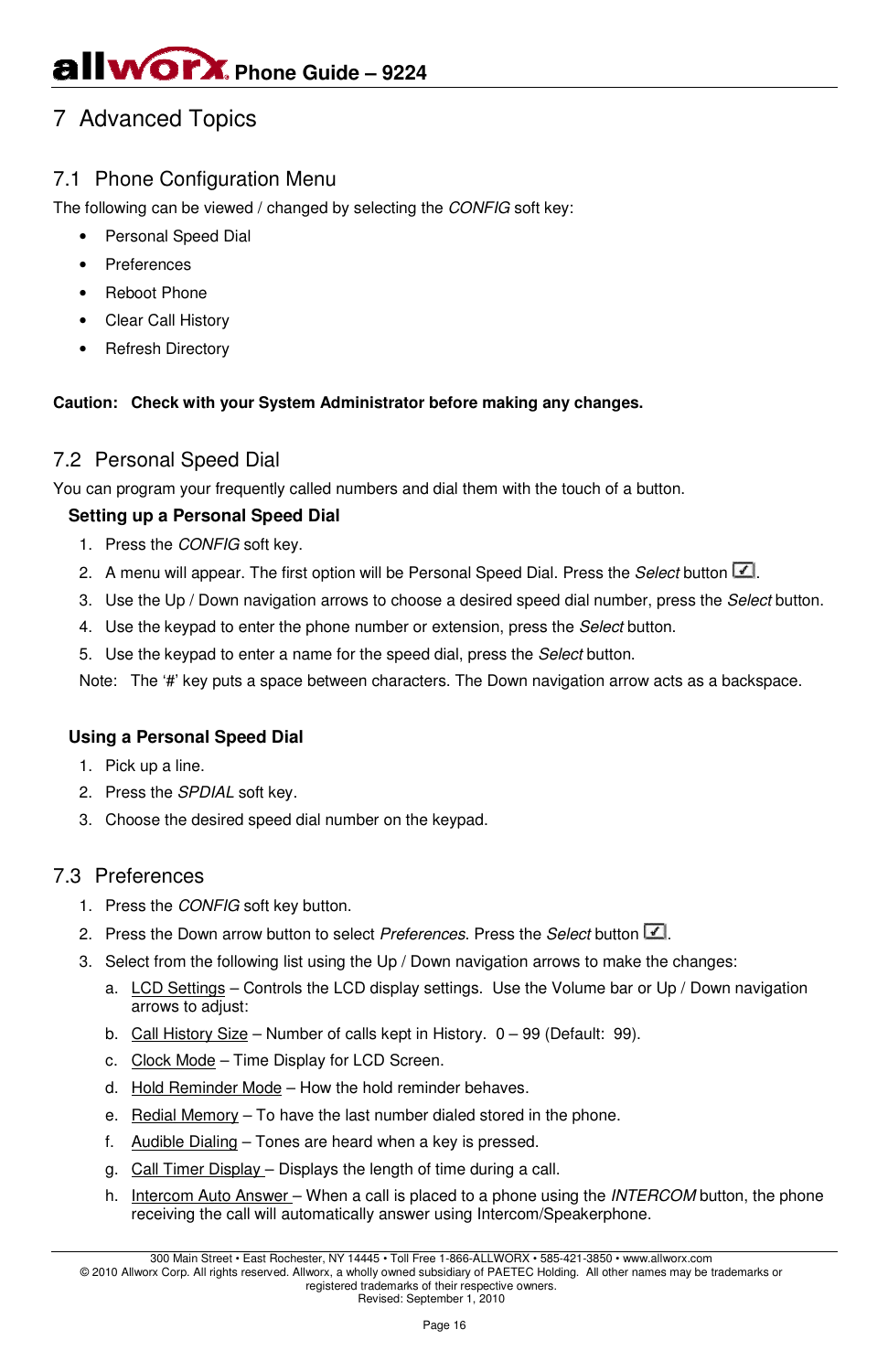- i. On Hook Dialing Speaker mode will be enabled when a number on the keypad is pressed. Allows numbers to be dialed without pressing the *SPEAKER* button first.
- j. Visual Ringing The visual ring indicator on the phone will flash red with an incoming call.
- k. Paging Enable Mode If the phone is to allow pages to be received.
- l. Off Hook Answer Mode Answers incoming calls when the phone is taken "off-hook".
- m. Off Hook Ringing The phone will ring when a new call is received while in use.
- n. Auto on Hold When another call comes in on a free Call / Line Appearance PFK while on an active call, if the PFK for the new call is pressed, the first call is automatically put on hold instead of ended.
- o. Auto Retrieve Calls When the phone is on hook and a call is on hold, if handset is taken off hook, the call on hold is automatically retrieved.
- p. Missed Call Tracking Can choose what types of Appearances to track.
- q. Parking Orbit Pop-ups Displays the Parking Orbit after call has been parked.
- r. Hold Button Operation Set the *Hold* button functions.
- s. Force Auto Answer Allows the phone to automatically answer incoming calls.
- t. Sidetone Disable Normally only used when connecting a wireless headset to the phone.
- u. Call Assistant CLID Sets the call information displayed in Call Assistant and applications using the Allworx TSP driver.
- v. Emergency Caller ID Caller ID used when an Emergency number is dialed from handset.
- 4. After making changes to the preferences listed above, press the *Select* button .
- 5. Press the *EXIT* soft key twice.
- 6. Select the *YES* soft key to save any changes *OR* select *NO* to cancel changes made.

## 7.4 Reboot the Phone

On occasion, rebooting the phone may be required. For example, when the Allworx server System Administrator makes changes to the phone's configuration, it must be rebooted.

- 1. Select the *CONFIG* soft key.
- 2. Highlight *Reboot Phone*.
- 3. Press the *Select* button  $\boxed{\mathbb{Z}}$ .
- 4. If you have any unsaved changes, you'll be asked if you want to save them before rebooting. Select the *YES* soft key to save any changes *OR* select *NO* to cancel changes made.
- 5. Select the *YES* soft key on the confirmation prompt to reboot.

## 7.5 Clear Call History

The phone retains the history of your calls up to 99 calls. You can clear your call history by using the following steps:

- 1. Select the *CONFIG* soft key.
- 2. Scroll down and highlight *Clear Call History*.
- 3. Press the *Select* button 1.
- 4. Select the *YES* soft key to clear call history *OR* select *NO* to cancel.

## 7.6 Refresh Directory

If new users or extensions have been set up on the Allworx server, the on-phone directory will automatically be updated after some delay. The directory may be updated immediately using the following procedure: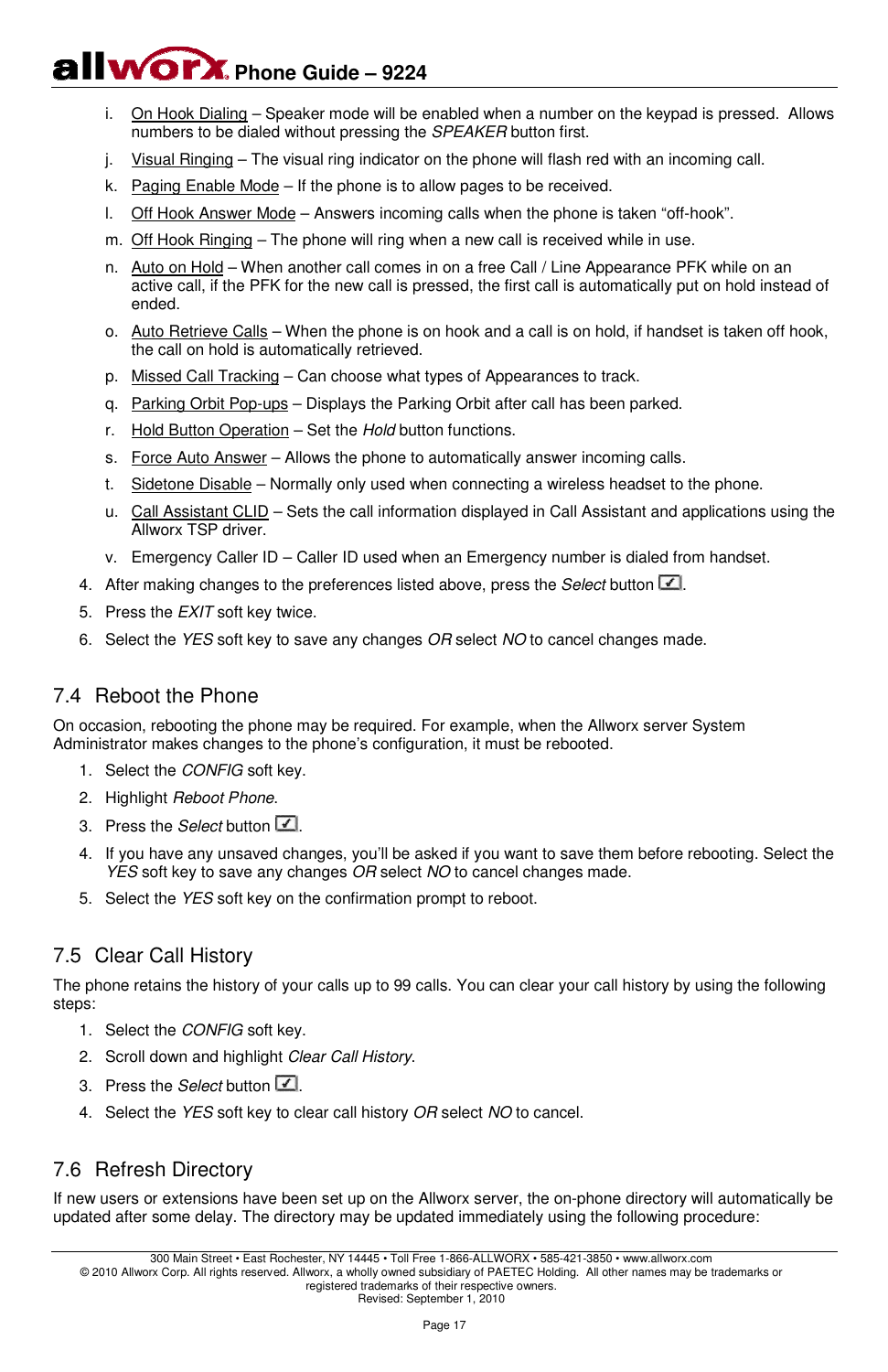- 1. Select the *CONFIG* soft key.
- 2. Scroll down and highlight *Refresh Directory*.
- 3. Press the *Select* button  $\Box$ .
- 4. Select the *EXIT* soft key to exit the Refreshing the Directory screen.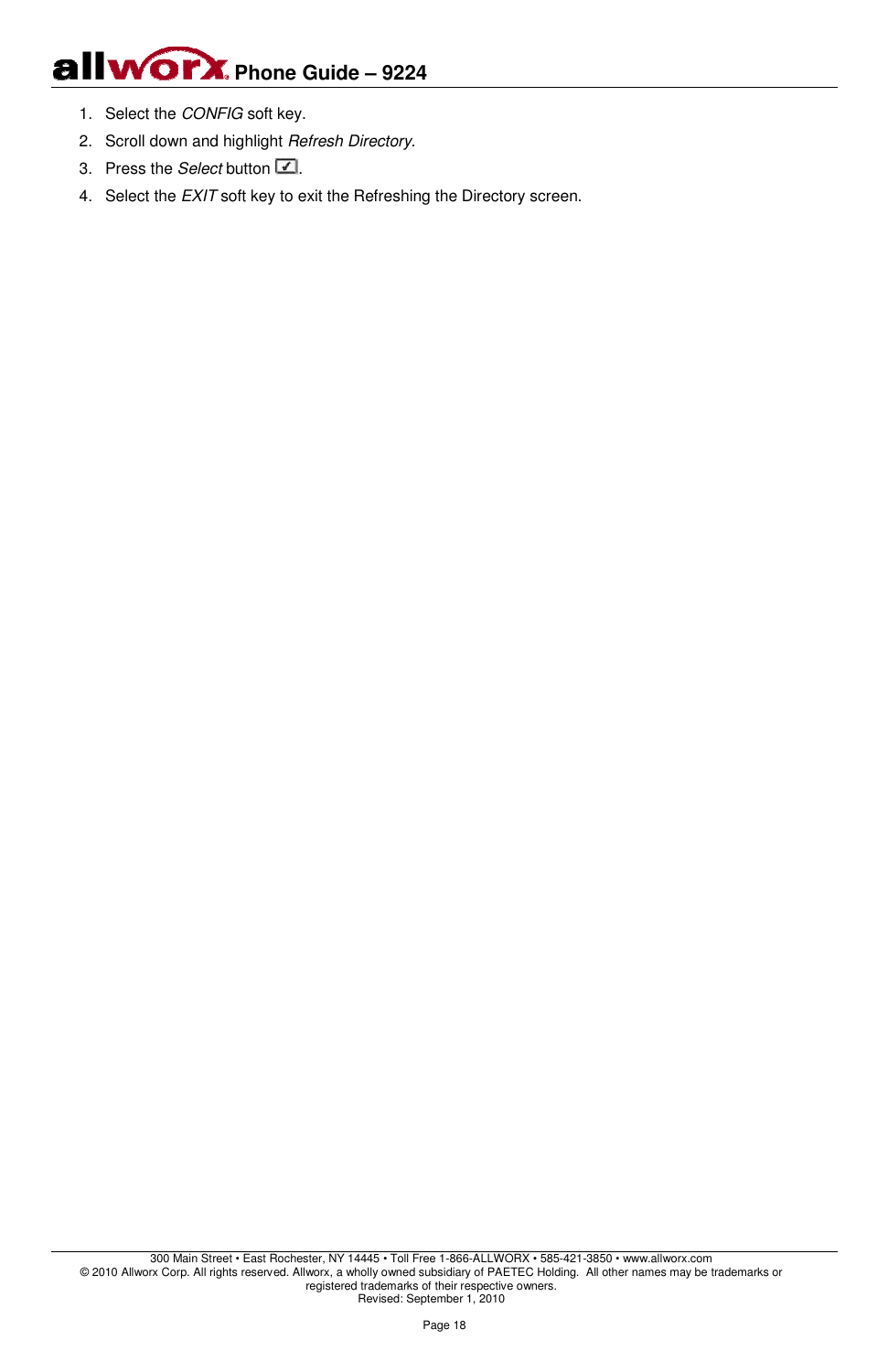## 8 Additional Information

Your business directory, company phone list, conference scheduling page, distribution lists, phone features chart, and shared folders are available on the server. Open a web browser and enter http://ServersLANSideAddress into the address field.

- ServersLANSideAddress is the IP address of your server on your local area network or the host name of the server.
- Your System Administrator can give you this address. It is also included on your Allworx welcome sheet.

## 9 Wall Mounting (Optional)

The Allworx 9224 can be mounted on a wall. This requires a wall mounting plate. Mounting plates should meet the requirements of standard TIA-570-B, Section 5. The mounting plates are available from your local telephone company or your local retailer.

#### **Caution: If using a standard telephone wall mounting plate, DO NOT make any connection to the RJ11 jack. This connection is intended for an analog phone and may cause damage to the Allworx phone, voiding your warranty.**

The mounting plate, similar to those shown below, has mounting studs to receive the phone base and is positioned to secure the phone flush to the wall surface.

Remove the phone base and mount the phone over the mounting plate studs. The back side of the phone provides wire channels for power and network (RJ45) cables.



Leviton 4108W-0SP